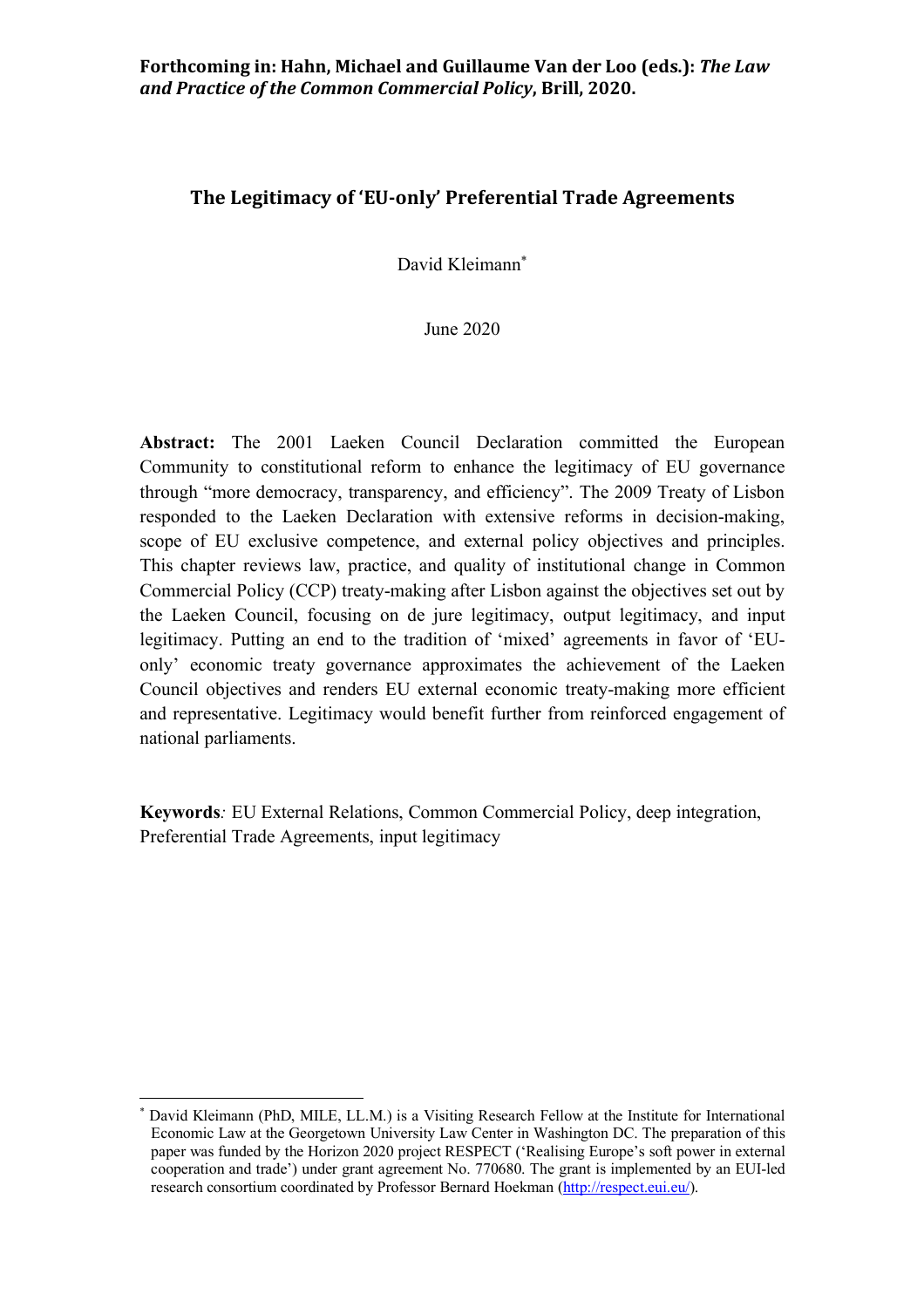## **I. Introduction**

 

This paper examines three dimensions of legitimacy of the negotiation, signature, and conclusion of broader EU external economic treaties – i.e. preferential trade agreements (PTA) - since the entry into force of the Lisbon Treaty in 2009 in comparison to pre-Lisbon law and practice. These three dimensions are the *de jure* legitimacy, output legitimacy, and input legitimacy of EU PTA governance. The focal point of this enquiry is whether the Lisbon Treaty reform of EU Common Commercial Policy (CCP) has resulted in the achievement of the reform objectives set out by the 2001 Laeken Council<sup>1</sup>, notably the European Council's pledge to enhance the legitimacy of EU governance through "more democracy, transparency, and efficiency". <sup>2</sup> For the purposes of this paper, the term governance is employed as a synonym for the process of negotiating, signing, and concluding EU PTAs.

Any assessment of the Lisbon reform of the CCP that is mindful of the Laeken objective of enhanced legitimacy can arguably not be limited to the positive analysis of black letter law but should account for the constitutional reality and practice that followed formal reform. Most importantly, in order to discern potential effects on political representation, transparency, and efficiency of the decision-making process any such an assessment needs to examine whether primary law reform restructures the market for access to public decision-making.

Constitutional reform may reallocate institutional access points for political participation of stakeholders. If so, constitutional reform *a priori* alters the relative cost of political participation for a given set of diffuse or special interests that act upon the political institutions mandated with CCP governance. Formally institutionalized incentives guide interest group activity towards legitimate channels of influence. The variable efficiency of private interest organization<sup>3</sup> as well the

<sup>&</sup>lt;sup>1</sup> European Council (2001): *Presidency Conclusions, European Council Meeting in Laeken*, 14-15 December 2001.

<sup>&</sup>lt;sup>2</sup> Already in 2011, Markus Krajewski noted that "the results of the EU reform process reached by the Lisbon Treaty, must be primarily assessed according to whether they have contributed towards an improvement in the transparency, efficiency and democratic legitimation of the Union. These aims which were set down by the European Council in the Laeken Declaration are the "raison être" of the Lisbon Treaty." Krajewski, Markus (2013): 'New Functions and New Powers for the European Parliament: Assessing the Changes of the Common Commercial Policy from the Perspective of Democratic Legitimacy', in Herrmann, Christoph & Marc Bungenberg (eds): *Common Commercial Policy after Lisbon,* Springer. p67-68

<sup>3</sup> Olson, Mancur (1965): *The Logic of Collective Action – Public Goods and the Theory of Groups*, Harvard University Press.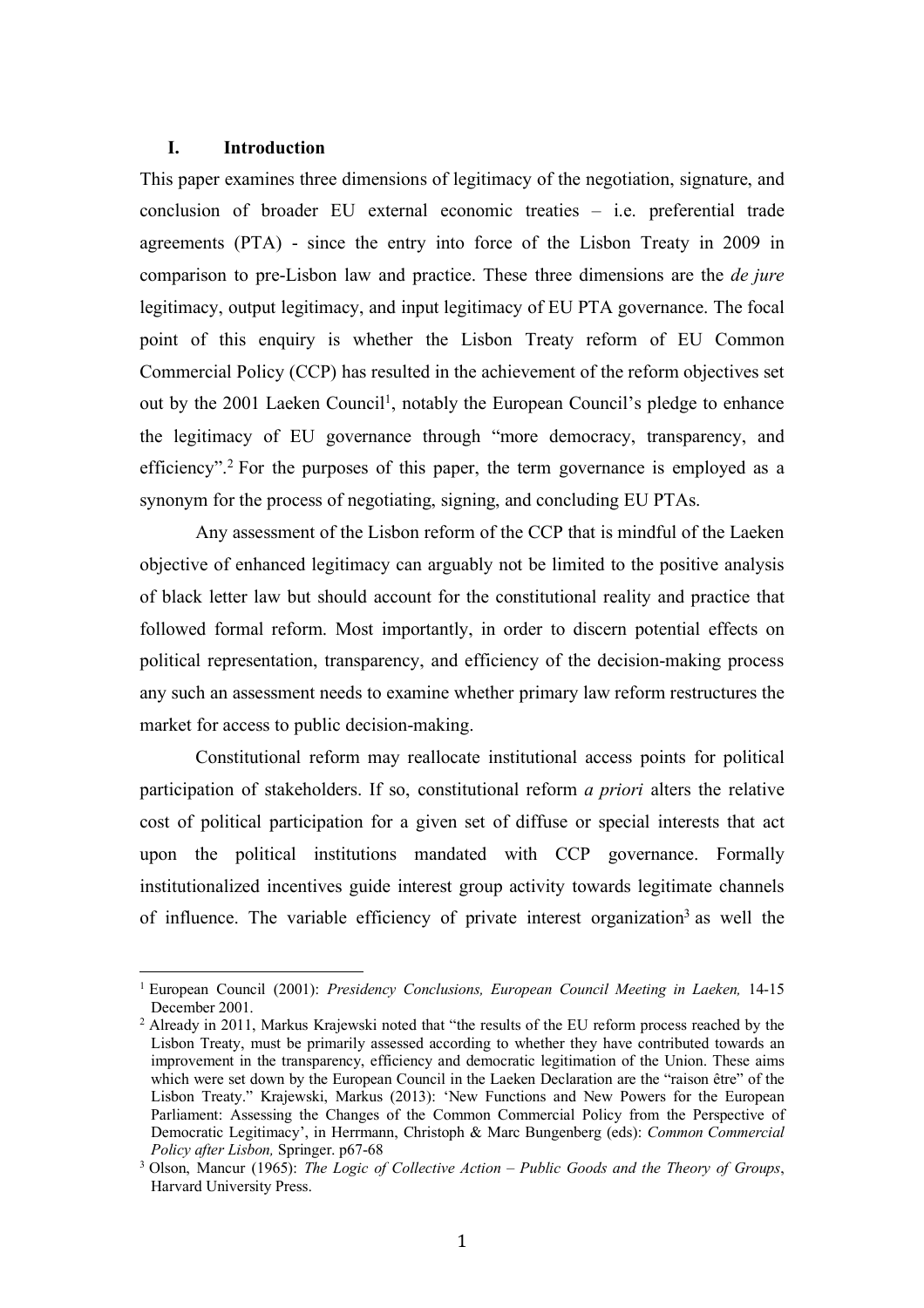structural characteristics of public decision-making bodies<sup>4</sup> – i.e. of the mandated political institutions – determine the quality of interest aggregation and the effectiveness of interest groups to skew the substance of policy in their favor.<sup>5</sup> Constitutional reform and practice by the mandated political institutions thereby determine the likelihood for diffuse (majoritarian) interest biases in decision-making or the success of attempts to 'capture' the public policy agenda on behalf of special (minoritarian) interests. <sup>6</sup> Alternative institutional choices and the design of the institutional architecture implicate choices over process transparency, representation of stakeholders, policy objectives, and the likelihood of their accomplishment.<sup>7</sup>

This paper argues that the Lisbon reform of CCP governance has triggered a process of institutional change that may now – 10 years after the entry into force of the reform - generate what Joseph Weiler calls a new 'legal-political equilibrium'. <sup>8</sup> At the time of writing, it is now evident that the new post-Lisbon legal-political equilibrium of CCP political transactions in the area of broader external economic treaty-making has fundamentally shifted to a *modus operandi* that arguably minimizes transaction costs of CCP governance; alters the institutionalized sources of democratic legitimacy; and enhances democratic representation at the same time. It is the change of constitutional practice from a mixed to a non-mixed ('EU-only') mode of signing and concluding broader EU external economic agreements, which creates this new balance. It is argued here that the achievement of the three Laeken objectives, which underpin the Lisbon reform, is further approximated in this new legal-political equilibrium.

As noted above, legitimation of post-Lisbon CCP governance can be conceptualized along the lines of three different dimensions of legitimacy, notably *de jure* legitimacy, output legitimacy, and input legitimacy. The formal reform of

<sup>4</sup> Rubin, Edward L. (1996): 'The New Legal Process, the Synthesis of Discourse, and the Microanalysis of Institutions', 109 (6) *Harvard Law Review*. p1428

<sup>&</sup>lt;sup>5</sup> As Hauser notes: "Indeed, the very structure of a political institution influences the nature of interest representation." Hauser, Henry (2011): 'European Union Lobbying Post-Lisbon: An Economic Analysis', 29 *Berkeley Journal of International Law* 680. p694

<sup>6</sup> Komesar, Neil K. (1994): *Imperfect Alternatives – Choosing Institutions in Law*, *Economics, and Public Policy*, University of Chicago Press, p81. Similarly, Olson discusses 'latent' and 'dormant' low-stake majorities that can be activated – say through high-profile misinformation campaigns - by high-stake special interest groups - to the disadvantage of the former and the advantage of the latter. Olson (1965): op. cit.

<sup>&</sup>lt;sup>7</sup> Olson (1965): op. cit. Komesar (1994): p54. Stigler, George (1971): 'The Theory of Economic Regulation', 2(1) *Bell Journal of Economics and Management Science* 2(1), pp3-21.

<sup>&</sup>lt;sup>8</sup> Weiler, Joseph H.H. (1991): 'The Transformation of Europe', 100(8) *The Yale Law Journal*, Symposium: International Law. p2429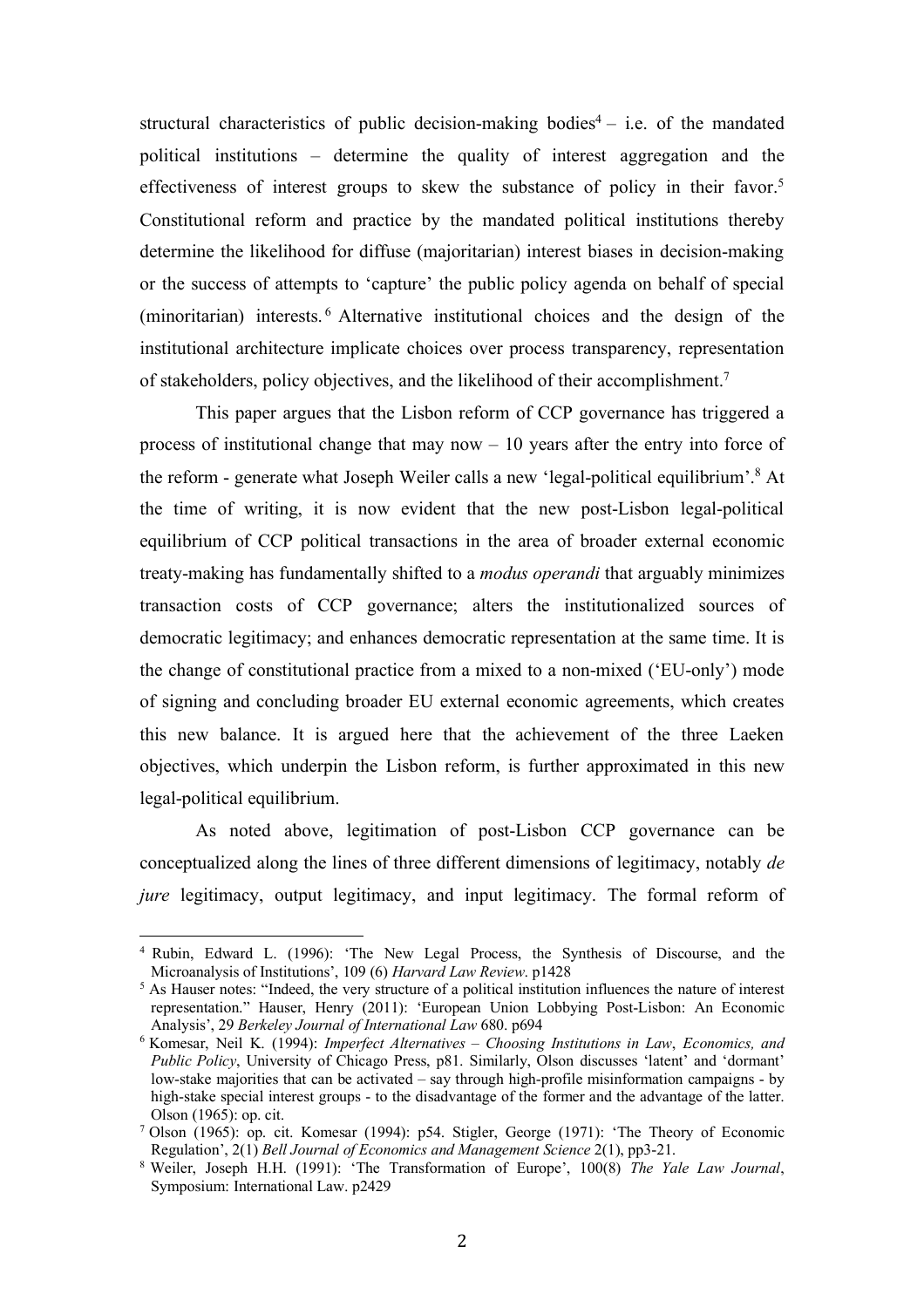vertical (substantive) and horizontal (procedural) competences as a result of the Lisbon Treaty of 2009 and the legal clarity advanced through CJEU adjudicationfall into the realm of the first  $-$  *de jure* - dimension to this end.<sup>9</sup> Beyond formal reform and legal certainty of policy-making, it is the powerful demand for the successful implementation of the EU's PTA agenda as well as enhanced democratic representation and transparency at the EU level through the empowerment of the European Parliament, which have enabled and incentivized the 'transformation' of EU PTA governance to a new equilibrium.

The paper is structured as follows. Section II examines the conditions for *de jure* legitimation of EU-only PTA governance and gives an overview of the formal reform and litigation of EU exclusive competence for Common Commercial Policy. Turning to output legitimacy, Section III contextualizes the debate over institutional effectiveness and efficiency of EU external treaty governance by reference to George Tsebelis 'veto-player' analysis and provides evidence for adverse effects of comparatively high numbers of veto points on both quality and quantity of EU PTA output. Section IV complements the forgoing analysis by presenting the latest evidence of changing EU institutional practice, notably the split of EU PTAs along the lines of EU exclusive and shared external competences and the shift to an EUonly mode of EU PTA governance. Section V discusses the input legitimation of EUonly external economic treaty governance and, to that end, examines the scope of changes in democratic representation and transparency of EU decision-making as afforded through the empowerment of the European Parliament and the subordination of national political institutions to the EU level. Section VI concludes the paper.

# **II.** *De jure* **legitimation of EU external economic treaty-making**

 

*De jure* legitimacy of external economic treaty-making denotes the scope of lawful treaty-making governance by the political institutions and actors mandated by EU primary law. The compliance of respective institutions and actors with the EU primary law provisions and relevant jurisprudence shall be – for the purposes of this paper – characterized as *de jure* legitimate.

<sup>9</sup> Most importantly: Case C-414/11, *Daiichi Sankyo* Co. Ltd and Sanofi-Aventis Deutschland GmbH v DEMO Anonimos Viomikhaniki kai Emporiki Etairia Farmakon, EU:C:2013:520 (2013). Case C-137/12, Commission v. Council (*Conditional Access Convention*), EU:C:2013:675 (2013). Opinion 2/15, The FTA with Singapore, ECLI:EU:C:2017:376 (2017). *Opinion 3/15*, *The Marrakesh Treaty* EU:C:2017:114 (2017).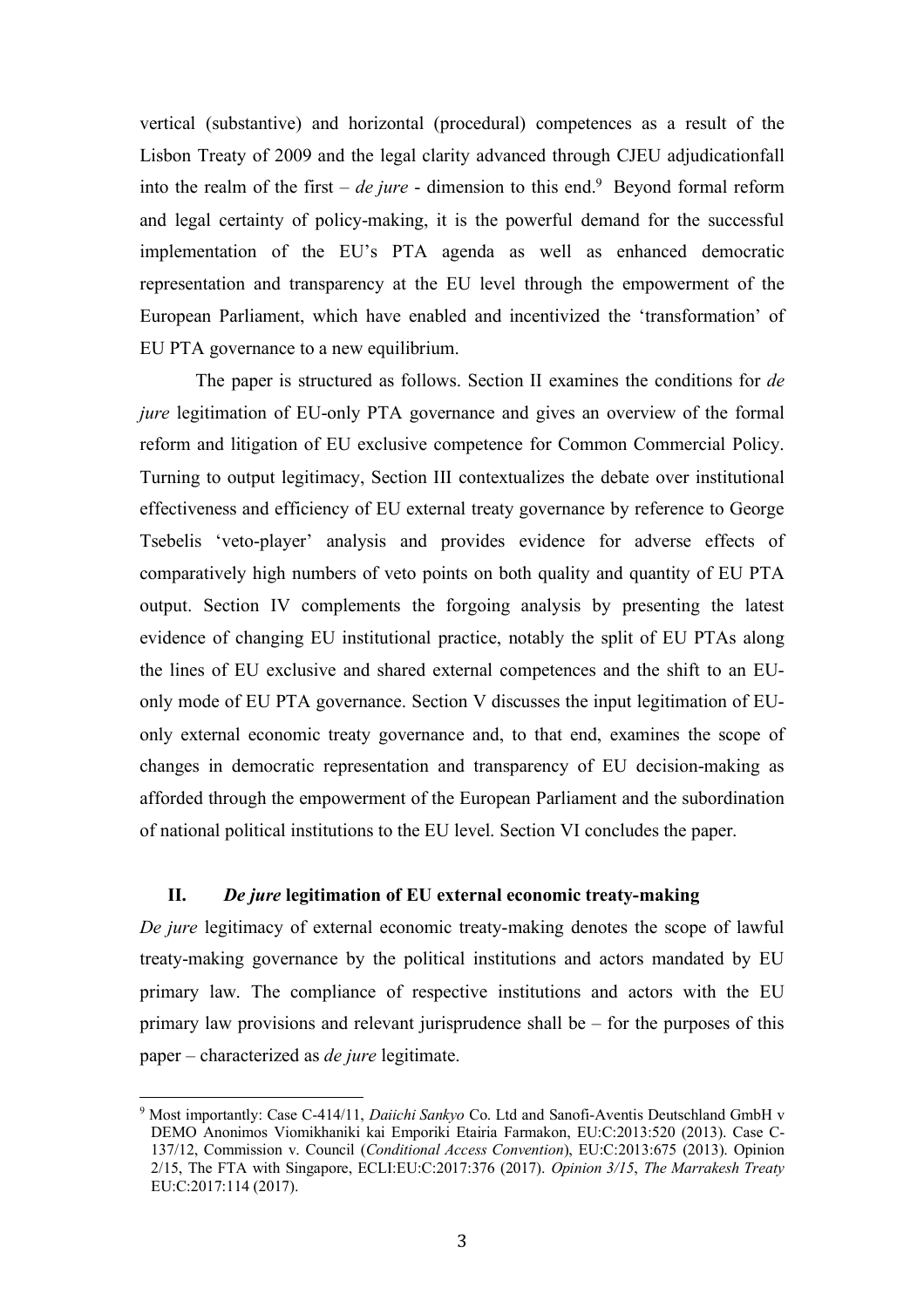To begin with, the choice of the *de jure* legitimate external treaty-making procedure (EU-only *or* mixed) is a function of the delineation and scope of external treaty-making competences in EU primary law and the content of the respective treaty. The significance of the question over the existence and nature of EU external competence, in other words, derives from its link to the procedural modalities of treaty-making in the EU: if the content of a treaty falls within the scope of EU exclusive competence entirely, the conclusion of the treaty by the EU alone is a legal requirement (mandatory 'EU-only' agreement). In contrast, where a treaty includes (just) a single provision that falls within the scope of exclusive competences of the Member States, the EU *must* conclude the treaty jointly with the Member States in their own right (*mandatory 'mixed' agreement*). If, however, parts of the treaty fall under EU exclusive competence, whereas other parts of the treaty fall under competences shared with the Member States, it is left to the political discretion of the EU institutions to involve the Member States as parties in their own right or conclude the treaty alone (*facultative mixity*). In other words, Member States in the Council may insist on their participation in their own right through 'mixed' treaty-making.10

The Lisbon Treaty reform of EU primary law broadened the scope of EU exclusive competence for Common Commercial Policy and hence altered the conditions for the *de jure* legitimation of EU-only external economic treaty-making. The CJEU, moreover, clarified the precise delineation of EU external competence with regard to European Union's new generation of PTAs in Opinion 2/15 of May 16, 2017. Given the significance of the Lisbon reform of exclusive EU economic treaty-

<sup>&</sup>lt;sup>10</sup> In his submission in the Opinion 3/15 proceedings, Advocate General Wahl recalled that "the choice" between a mixed agreement or an EU-only agreement, when the subject matter of the agreement falls within an area of shared competence (or of parallel competence), is generally a matter for the discretion of the EU legislature. That decision, as it is predominantly political in nature, may be subject to only limited judicial review." (Opinion 3/15: Opinion of the Advocate General Wahl. para 119, 120) Such discretion, however, is subject to procedural rules laid down in Article 218 TFEU: The Commission may propose the signing and conclusion of an external agreement as 'EU-only'. Member States represented in the Council can then decide to authorize the signature and conclude the treaty as an EU-only agreement by qualified majority voting (QMV) if TFEU-based unanimity requirements do not apply. Alternatively, the Council may adopt a unanimous decision to amend the Commission proposal for an 'EU-only' agreement and mandate the independent ratification by each and every Member State - in addition to the Council decision on treaty signature and conclusion (Article 293(1) TFEU). The Court's wording in Opinion 2/15 (paras 244, 292) cast doubts over the prevalence of the theory of 'facultative mixity'. See, for instance: Ankersmit, Laurens (2017) *Opinion 2/15 and the Future of Mixity and ISDS*, European Law Blog. The Court, however, reaffirmed the political discretion of the Council to adopt facultative 'EU-only' / 'mixed' agreements in C-600-14, *Germany v. Council* (ECLI:EU:C:2017:935), para 68.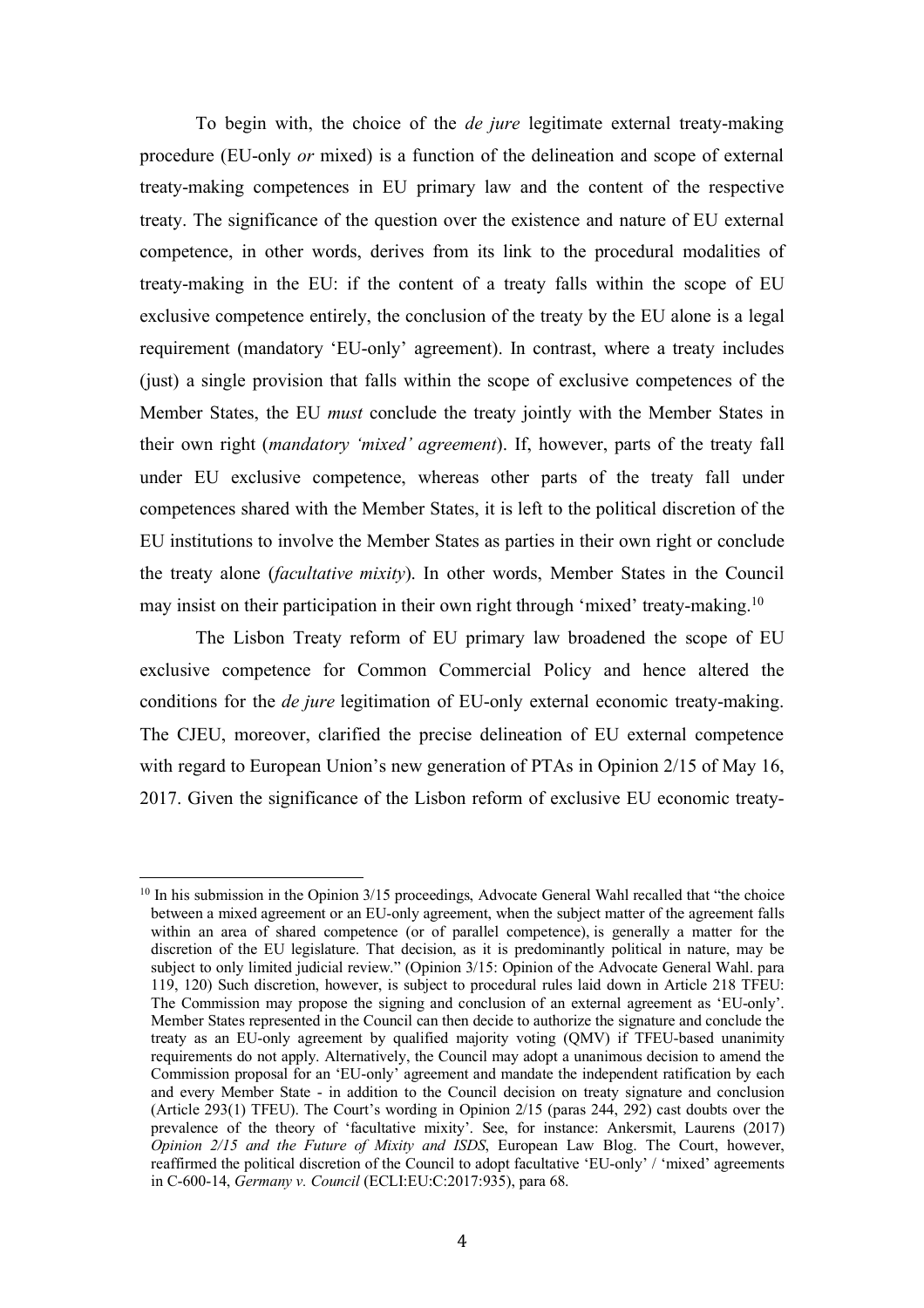making competence and the Court's precise delineation of that very competence in Opinion 2/15, I discuss both briefly below.

### **A. Exclusive Competence for Common Commercial Policy after Lisbon**

Under the Treaty of Rome of 1957, initially, the CCP only extended to basic border measures for trade in goods.<sup>11</sup> Consecutive reforms of the primary law provisions through the treaties of Amsterdam<sup>12</sup>, Nice<sup>13</sup>, and Lisbon<sup>14</sup> have widened the scope of the CCP to cover a broader realm of policy areas and instruments that affect external trade in goods and services as well as foreign direct investment at the border and beyond.

The latest EU primary law reform - the Lisbon Treaty of 2009 - considerably consolidated and simplified the provisions of the CCP. Most notably, the reform treaty added 'services', 'commercial aspects of intellectual property' and 'foreign direct investment' to the text of the first paragraph of former Article 133 EC Treaty, now Article 207 (1) TFEU. Article 207 (1) TFEU reads as follows:

"The common commercial policy shall be based on uniform principles, particularly with regard to *changes in tariff rates*, the conclusion of tariff and trade agreements *relating to trade in goods* and *services*, and the *commercial aspects of intellectual property*, *foreign direct investment*, the achievement of uniformity in measures of liberalisation, export policy and measures to protect trade such as those to be taken in the event of *dumping or subsidies*. The common commercial policy shall be

<sup>&</sup>lt;sup>11</sup>The original version of CCP Article 113(1) of the 1957 Treaty Establishing the European Community reads: "The common commercial policy shall be based on uniform principles, particularly in regard to changes in tariff rates, the conclusion of tariff and trade agreements, the achievement of uniformity in measures of liberalisation, export policy and measures to protect trade such as those to be taken in the event of dumping or subsidies."

 $12$  For a contextualization of Amsterdam Treaty amendments in ECJ jurisprudence and treaty negotiation see: Cremona, Marise (2001): *EC External Commercial Policy after Amsterdam: Authority and Interpretation within Interconnected Legal Orders,* in: Weiler, JHHW (ed): 'The EU, the WTO, and the NAFTA: Towards a Common Law of International Trade?'

 $13$ For a comprehensive discussion of the Nice treaty amendments, see Herrmann, Christoph (2002): 'Common Commercial Policy after Nice: Sisyphus would have done a Better Job', 39 *Common Market Law Review*, 7-29.

<sup>&</sup>lt;sup>14</sup>Krajewski, Markus (2012): 'The Reform of the Common Commercial Policy', in: Biondi, Andrea, Piet Eeckhout, and Stefanie Ripley (eds): *EU Law after Lisbon*, Cambridge University Press.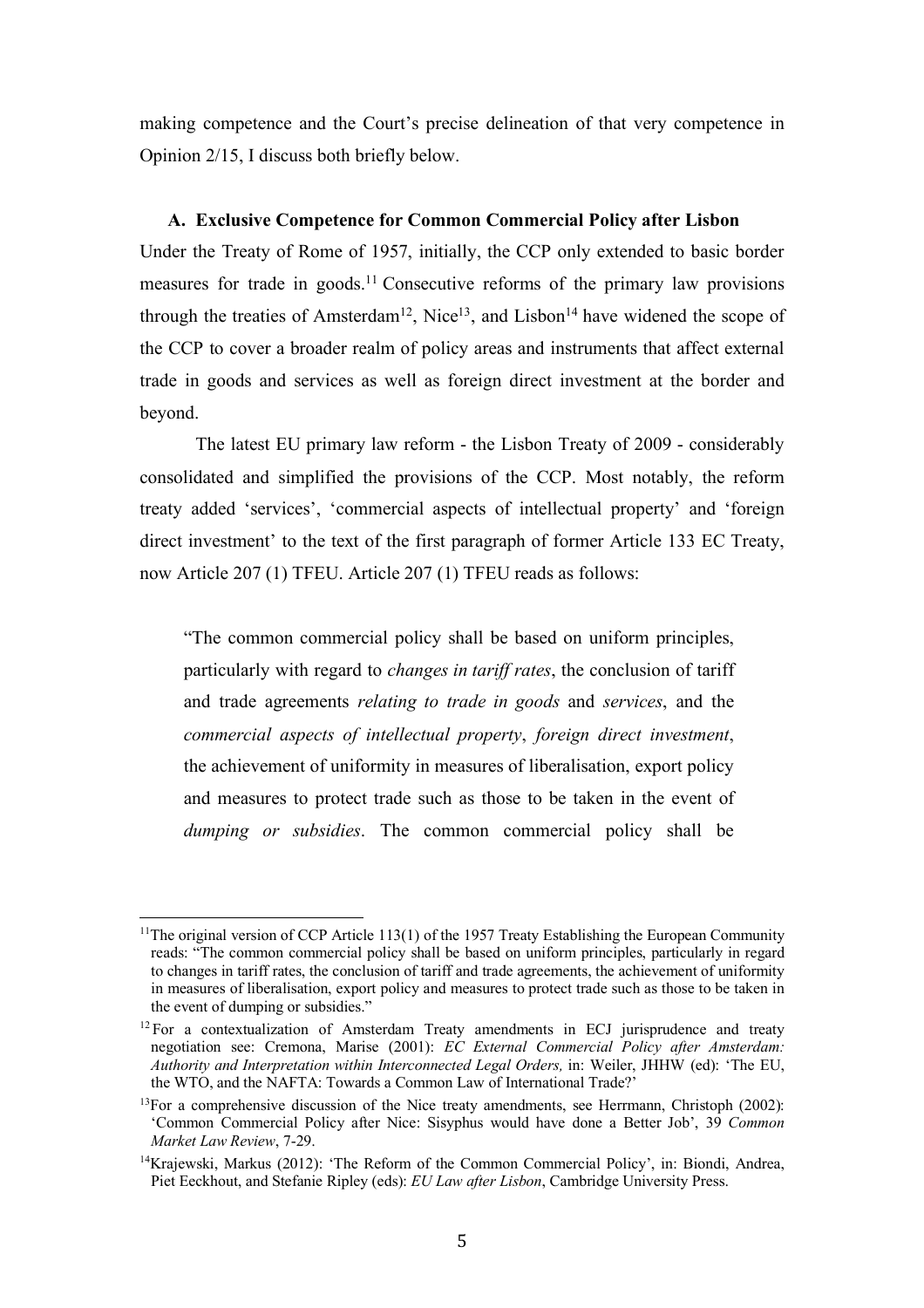conducted *in the context of the principles and objectives of the Union's external action*. [emphasis added]"

The arguably most significant expansion of EU exclusive competence occurred in the area of foreign direct investment (FDI). The addition of FDI in Article 207(1) TFEU, however, raised a number of legal questions with regard to the scope of Union competence in this policy area as well as over the future substance of EU foreign direct investment policy. Immediate challenges associated with the transfer of competence were, however, resolved through the adoption of a regulation establishing a transitional arrangement for bilateral investment agreements (BIT).<sup>15</sup> Yet, the exact scope of the Union's new exclusive external competence for FDI was only clarified by Opinion 2/15 in May 2017, as discussed further below.

The Commission had negotiated services and trade-related intellectual property rights  $(IPRs) - i.e.$  the two other areas that are now part of the scope of EU exclusive competence – since the coming into force of the 1997 Treaty of Amsterdam on the basis of Article 133(5) EC Treaty. The clarification and consolidation of EU exclusive competence in these areas, by means of their inclusion in the first paragraph of Article 207 TFEU nevertheless have important ramifications for Member States' involvement in the decision-making procedure. First, Member States' governments can no longer invoke the right to unanimous decision-making in the Council on the basis of their coverage in legislation or external agreements. Secondly, the signature and conclusion of agreements covering only services- and trade-related IPRs and other EU exclusive competences requires the 'EU-only' *modus operandi*, which subordinates Member States' political institutions to the EU level of governance. Member States, in their own right, are then precluded from participation other then through their representation in the Council.

Article 207(4)(3) TFEU retains exceptions that apply to certain services sectors, which are regarded as politically sensitive, i.e. cultural and audiovisual

<sup>15</sup>*Regulation of the European Parliament and of the Council of 12 December 2012 establishing transitional arrangements for bilateral investment agreements between Member States and third countries* (L 351/40). In order to guarantee legal certain, the regulation grandfathers existing Member State BITs by authorizing Member States to leave national agreements in force, while obliging Member States to bring these treaties into conformity with the regulation where necessary. The regulation also authorizes member states, subject to Commission approval, to negotiate individual BITs and envisages the formulation of a comprehensive EU investment policy at a later stage.

 $15$ Cremona, Marise (2001): p6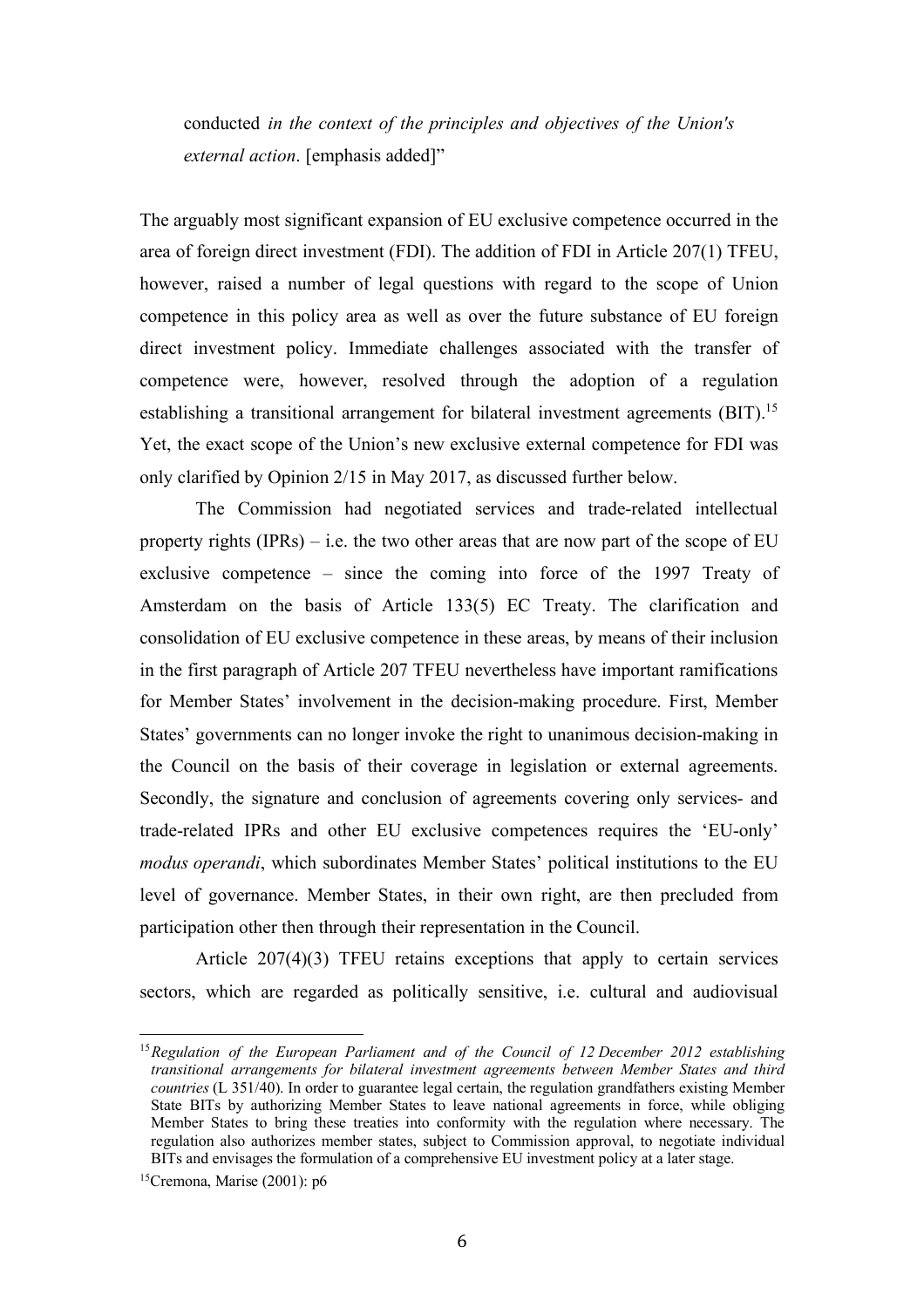services as well as social, health and education services. Compared to Article 133 EC Treaty, however, Article 207(4) TFEU has removed such services from the field of shared competences and added them to the scope EU exclusive competence under Article 207 TFEU. Article 207(5) TFEU, however, provides for the last bastion of services sectors that fall in the scope of shared external EU competence. The 'field of transport services' remains subject to shared EU competence in accordance with Article 4(g) TFEU if Union competence is not otherwise rendered exclusive by implication via Article 3(2) TFEU.

Article 207 TFEU, in sum, is the latest result of 60 years of formal institutional change in Common Commercial Policy. As predicted by the Court in Opinion  $1/78<sup>16</sup>$  and retrospectively observed by Richard Baldwin<sup>17</sup>, the changing nature and increasing complexity of international trade and investment patterns in the past decades has generated a demand for a constitutional framework that adapted the powers of the Community (and Union) institutions to engage in the regulation of its external economic environment. The profit and net welfare enhancing potential of commercial opportunities inherent to international trade, as well as the evolving complementary international legal institutions that have facilitated and regulated international commercial transactions catalyzed the demand for reform of primary legal provisions governing the CCP.

The otherwise rare exclusive nature of EU competence for the CCP as well as the vagueness of its provisions with respect to its material scope and purpose(s), has, however, provided strong incentives for political and judicial conflict over the

<sup>&</sup>lt;sup>16</sup>In Opinion 1/78, the Court opted for a markedly dynamic interpretation of the scope of the CCP. More than two decades after the entry into force of the Treaty of Rome, the Court held that "it would no longer be possible to carry on any worthwhile common commercial policy if the Community were not in a position to avail itself also of more elaborate means devised with a view to furthering the development of international trade. It is therefore not possible to lay down, for Article 113 of the EEC Treaty, an interpretation the effect of which would be to restrict the common commercial policy to the use of instruments intended to have an effect only on the traditional aspects of external trade to the exclusion of more highly developed mechanisms such as appear in the agreement envisaged. A 'commercial policy' understood in that sense would be destined to become nugatory in the course of time." Opinion 1/78, *International Agreement on Natural Rubber*, ECLI:EU:C:1979:224, (1979). para 44

 $17\text{ln}$  2011, Baldwin noted that "[in the 20<sup>th</sup> century], trade mostly meant selling goods made in a factory in one nation to a customer in another. Simple trade needed simple rules. (…) Today's trade is radically more complex. The ICT revolution fostered an internationalization of supply chains, and this in turn created the 'trade-investment-services nexus' at the heart of so much of today's international commerce." Baldwin, Richard (2011): '21st Century Regionalism: Filling the gap between 21st century trade and 20th century trade rules', World Trade Organization. p3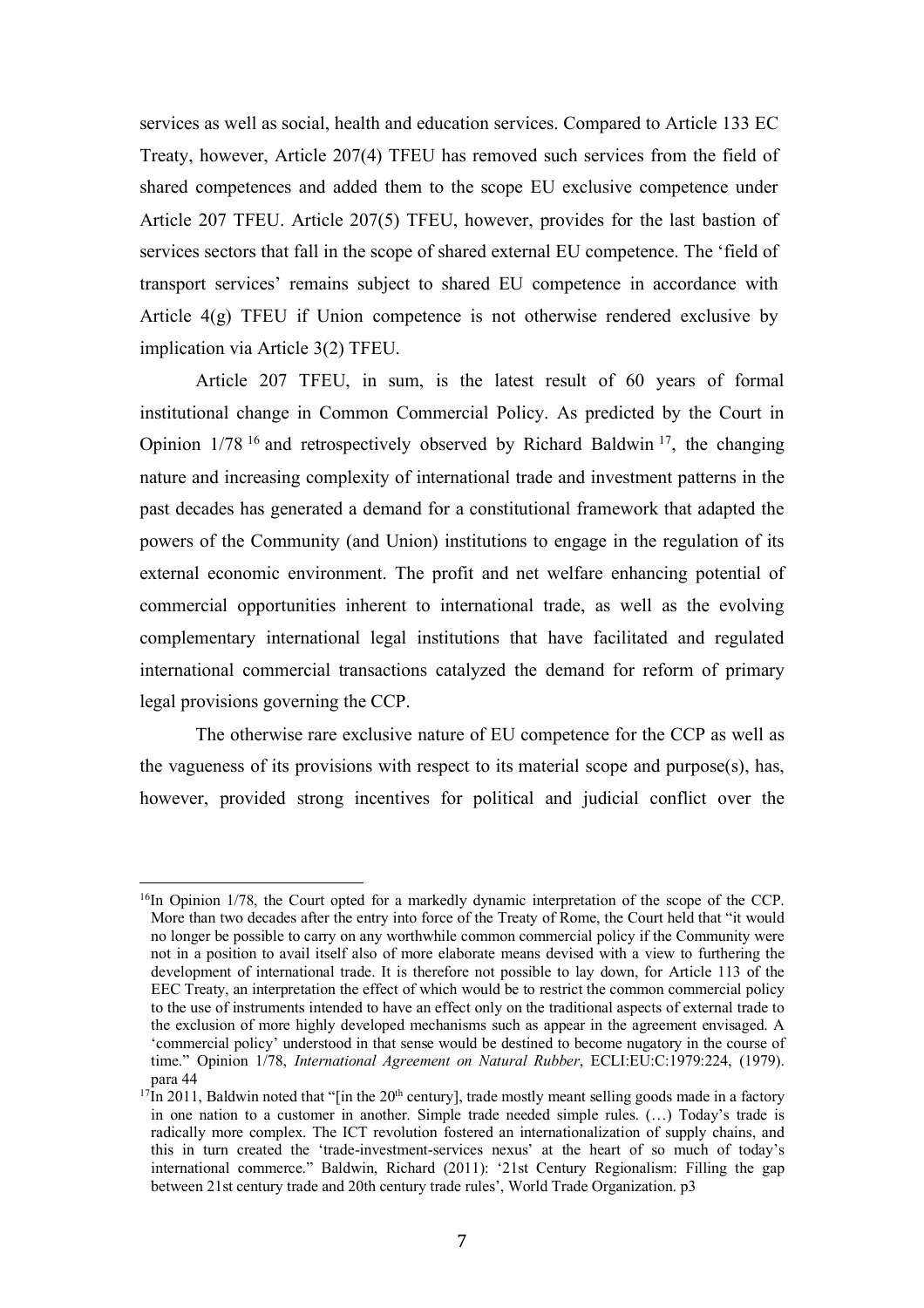operation of the CCP.18 It is in this context that the interplay between policy demand generated by international economic and legal institutions, the inter-institutional political process at Community and Union level, primary law reform, and CJEU litigation has created a dynamic of constructive tension. It is this interplay that has catalysed as well as constrained incremental progress towards an expansion of the scope within which EU unity in external commercial policy remains an *a priori* possibility. It is this interplay, moreover, that has set incentives for the EU's political institutions to seek greater legal clarity over the precise delineation of exclusive competence for external economic treaty-making through litigation – as, most recently, done in Opinion 2/15.

# **B. Opinion 2/15: Litigating EU Exclusive Competence for External Economic Governance**

Whether the content of the 'new generation' of broader external economic agreements matches or exceeds the scope of the CCP and implied EU exclusive competence for treaty-making is the very question that stood at the centre of the Opinion 2/15 proceedings. It was of particular concern here whether the Union's exclusive treatymaking competences extend to the entirety of the EU-Singapore FTA (EUSFTA), which makes for a blueprint for the latest generation of EU trade and investment agreements. In its questions submitted to the Court, the European Commission asked:

"Does the Union have the requisite competence to sign and conclude alone the Free Trade Agreement with Singapore? More specifically: Which provisions of the agreement fall within the Union's exclusive competence? Which provisions of the agreement fall within the Union's shared competence? and Is there any provision of the agreement that falls within the exclusive competence of the Member States?"19

In her submission to the Court in the Opinion 2/15 proceedings, Advocate General Sharpston argued that several parts and components of the EUSFTA fall under EU

 $18$ Cremona, Marise (2001): p6

<sup>&</sup>lt;sup>19</sup>Request for an opinion submitted by the European Commission pursuant to Article  $218(11)$  TFEU (Opinion 2/15) (2015/C 363/22), November 3, 2015.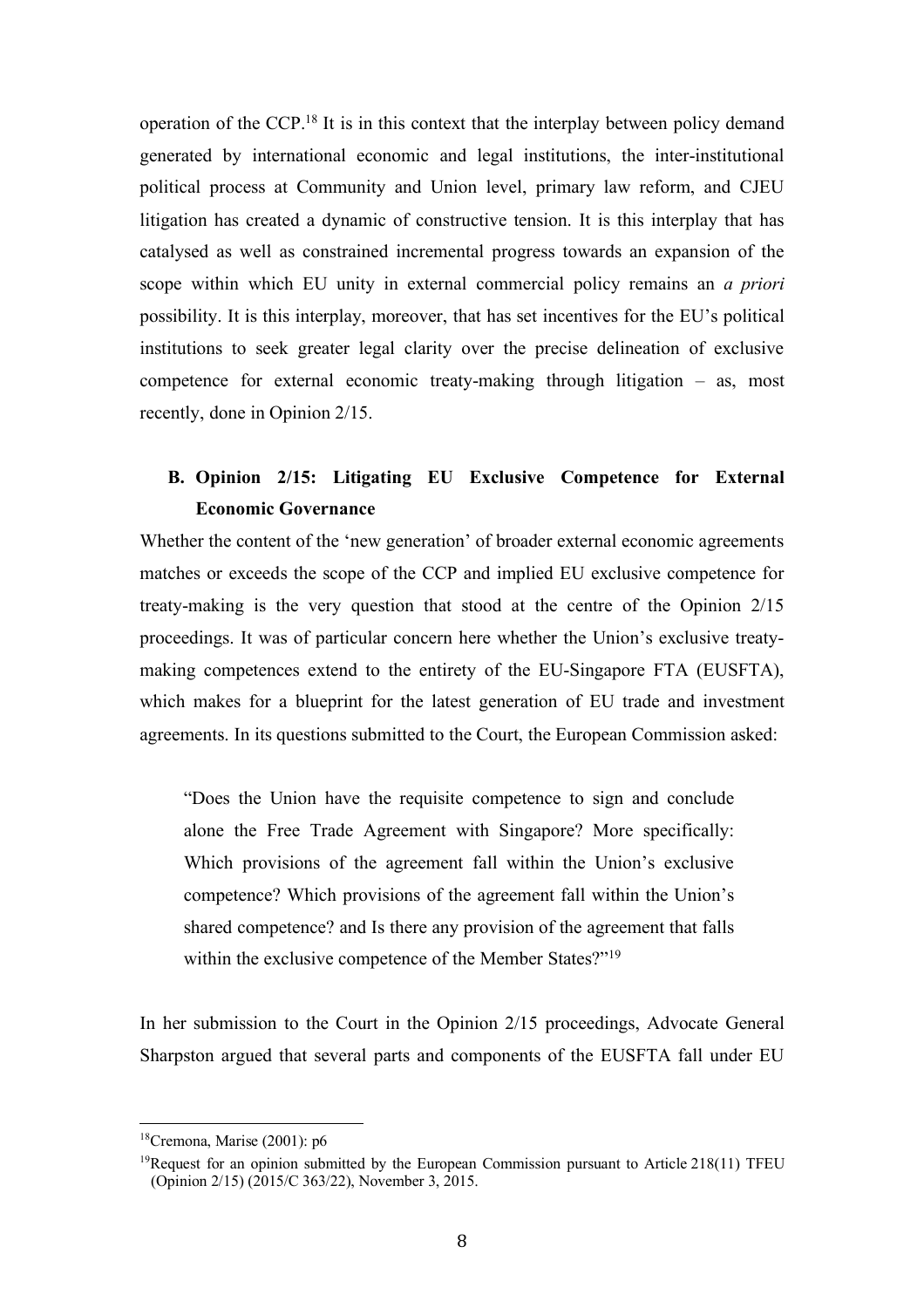shared competence – including certain transport services<sup>20</sup>, portfolio investment<sup>21</sup>, labour rights and environmental protection obligations<sup>22</sup> - whereas the termination of member states' BITs, in her view, fall within the scope of exclusive competence of the Member States.23

The Court's opinion, however, markedly differed from the legal view of the AG and broadly confirmed the tectonic shifts of competence that the Lisbon Treaty brought about in the area of Common Commercial Policy and EU external economic governance – with one notable exception.<sup>24</sup> At the most general level, the Court held that EUSFTA components governing trade in goods, services, commercial aspects of intellectual property, government procurement, competition policy, FDI admission and protection, transport services, e-commerce, and sustainable development provisions related to trade fall under EU exclusive external competence, whereas portfolio investment and the contentious investor-to-state dispute settlement (ISDS) mechanism are subject to shared external competence.25 It follows that the Union can conclude treaties, which include wide-ranging substantive 'areas' covered by exclusive external competence without the participation of the Member States in their own right – with the exception of portfolio investment and ISDS.

Compared to the legal view of the AG, the Court advanced a wider application of the 'immediate and direct effects on trade' criterion, which it had developed in its earlier jurisprudence in an effort to add precision to the exact material scope of Common Commercial Policy. <sup>26</sup> By the same token, the Court's reasoning embeds the CCP into the context of EU external action objectives and thus gives full effect to the

<sup>&</sup>lt;sup>20</sup>Opinion of Advocate General Sharpston delivered on 21 December 2016, Opinion 2/15, The FTA with Singapore: para 268

 $21$ ibid: para 370

 $22$ ibid.: para 502

<sup>&</sup>lt;sup>23</sup>The AG opined that "the European Union has no competence to agree to Article  $9.10(1)$  of the EUSFTA", which provides that existing EU Member States' bilateral investment treaties with Singapore "cease to have effect and shall be replaced and superseded" by the EUSFTA. Opinion of AG Sharpston. para 396

<sup>24</sup>For a first analysis of Opinion 2/15 see: Kleimann, David and Gesa Kübek (2017): *The Singapore Opinion or the End of Mixity as we know it*, Verfassungsblog (23 May 2017)

<sup>&</sup>lt;sup>25</sup>By inference, in conclusion, Opinion 2/15, The FTA with Singapore, ECLI:EU:C:2017:376 (2017): para 305

 $26\cdot$ [A] European Union act falls within the common commercial policy if it relates specifically to international trade in that it is essentially intended to promote, facilitate or govern trade and has direct and immediate effects on trade." Case C-414/ 11 (*Daiichi Sankyo v DEMO*) para 51; C-411/06 (*Commission vs Parliament and Council*) para 71; C-347/03 (*Regione autonoma Friuli-Venezia Giulia and ERSA*) para 75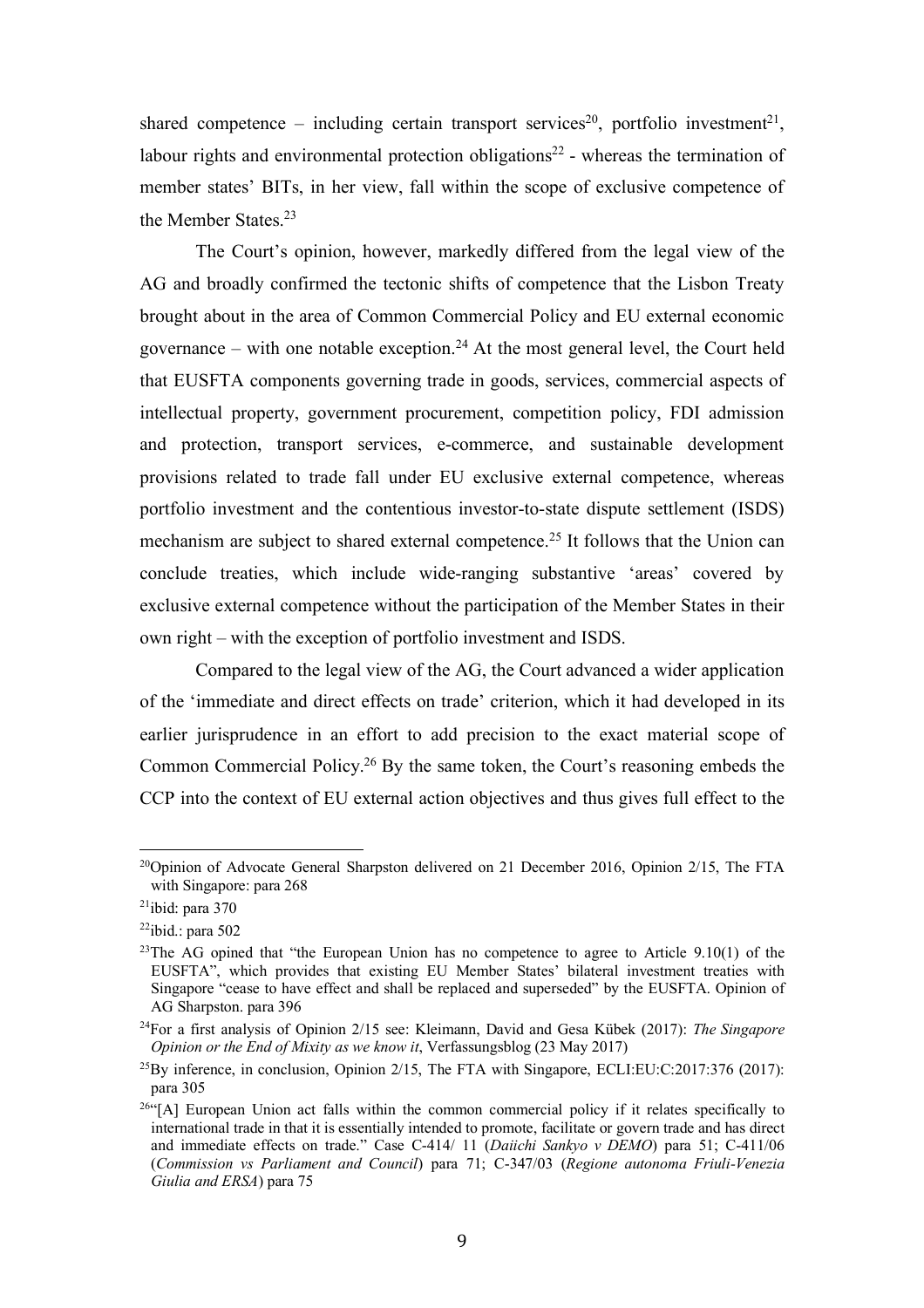Lisbon reform of Article 207(1) TFEU in this regard.<sup>27</sup> The combination of these two contingencies led the Court to the rather historical conclusion that the EUSFTA provisions on labor rights and environmental protection fall within the scope of EU exclusive competence attributed to the CCP.28

The Court, moreover, cast a wider web for 'incidental' treaty content than the AG. Incidental treaty components or provisions, according to the Court's jurisprudence, are subordinated to the agreement's predominant purpose (i.e. commerce within the meaning of the CCP Article 207 TFEU) if they are 'extremely limited in scope' and thus do not have the potential to affect the allocation of competences.29 In application of a more generous understanding of what is 'extremely limited in scope', the Court dismissed the AG's findings that 'moral rights'30 and 'inland waterway transport'31 could make for autonomous EUSFTA components. The Court hence did not require reference to legal bases for which the Union shares competence with the member states. <sup>32</sup> The Court, compared to the AG, also advanced a more permissive interpretation of implied exclusive powers with respect to its ERTA case law<sup>33</sup>, which resulted in a broader shelter for EUSFTA transport services commitments.34

In agreement with AG Sharpston's finding on portfolio investment, the Court's ruling dismissed the arguments of the Commission in favor of implied ERTA exclusivity on the basis of a primary law provision, notably Article 63(1) TFEU. In doing so, the Court set an important boundary for the ERTA doctrine: triggering Article 3(2)(3) TFEU requires the existence of internal EU legislation. Primary law provisions cannot be altered or affected by external EU agreements.<sup>35</sup> Yet, the Court found that the EU and the Member States share the power to conclude non-direct investment agreements on the basis of Article 216 (1) TFEU.<sup>36</sup>

<sup>&</sup>lt;sup>27</sup>The (added) final sentence of Article 207(1) TFEU reads: "The common commercial policy shall be conducted in the context of the principles and objectives of the Union's external action."

<sup>28</sup>Opinion 2/15: paras 147, 157

<sup>29</sup>For instance, Case C-377/12 (*Commission vs. Council*) para 34

<sup>30</sup>Opinion of AG Sharpston: para 456

<sup>31</sup>ibid.: paras 244-246

<sup>32</sup>Opinion 2/15: paras 129; 216-217

<sup>33</sup>C-22/70 (*Commission vs Council*) para 17

<sup>34</sup>Opinion 2/15: para 192

 $35$ ibid.: para 235

<sup>36</sup>ibid.: para 239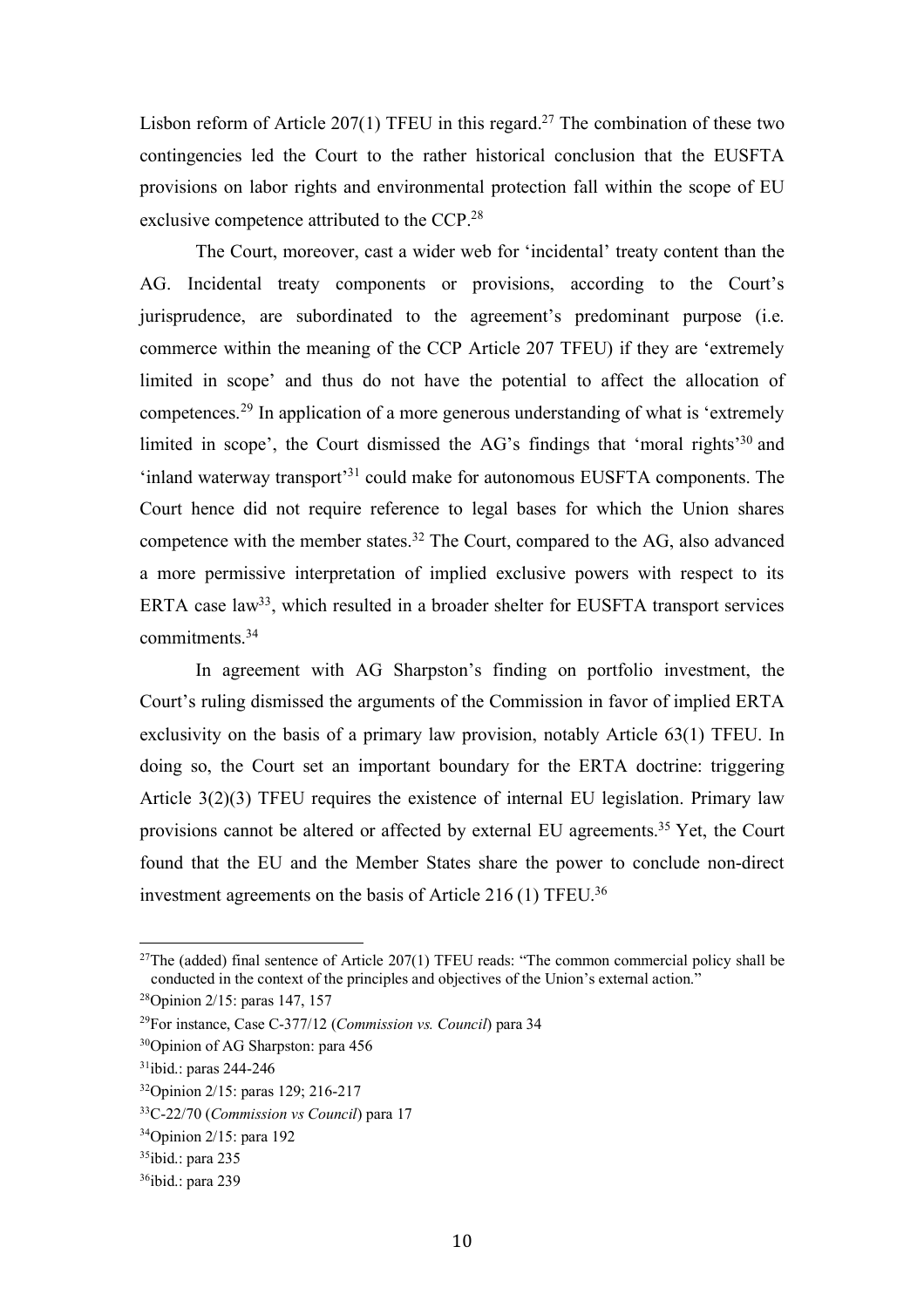In a finding that has markedly changed the direction of the Union's policy in pursuit of external investment protection, the Court ruled that the EUSFTA's ISDS mechanism falls within the scope of a competence shared between the EU and the Member States and thus objected to AG Sharpston's reasoning. The AG had considered that the investor-state dispute settlement mechanism is accessory to the substantive investment protection obligations of the EUSFTA. According to the Court, however, a regime that removes disputes from the jurisdiction of domestic courts may not be regarded as ancillary (or: accessory) to such substantive obligations. Consequently, it "cannot be established without the Member States' consent". <sup>37</sup> It remains a mystery, however, why the Court did not endeavor to ground this finding on an appropriate – or any - legal basis. As it stands, it remains entirely unclear which TFEU provision the Court deems to confer a shared competence for the establishment of an ISDS regime.

In sum, the Court provided a much awaited clarification of the delineation of EU exclusive competence for the negotiation, signing, and conclusion of both narrow and broader external economic treaties. As a result, it shall be noted that the entire content of the EUSFTA – with the exception of ISDS and portfolio investment – falls within the scope of exclusive external competence and, if limited to that scope, allows for EU-only signature and conclusion.

Having examined the scope for the *de jure* legitimacy of EU-only external economic treaty-making with respect to the realm of vertical competence, I now turn to a discussion of output legitimation of such treaty-making practice.

#### **III. Output Legitimation of EU-only External Economic Treaty-Making**

Drawing from Fritz Scharpf's famous conceptual distinction between input and output legitimacy of public decision-making, the legitimacy of political decision-making increases if it is effective in increasing the welfare for the people governed by the respective policy.<sup>38</sup> One condition for such output legitimation of policy is, to be sure, the capacity of a given institutional framework to produce policy outcomes at all. A second factor is its capacity to minimize rent-seeking opportunities for special interest advocacy, which, if successful, reduces economic welfare. The degree of output legitimacy, third, is also contingent on the efficiency of decision-making as societal

 $37$ ibid.: para 292

<sup>&</sup>lt;sup>38</sup>Scharpf, Fritz (1999): "Governing in Europe: Effective and Democratic?" Oxford University Press.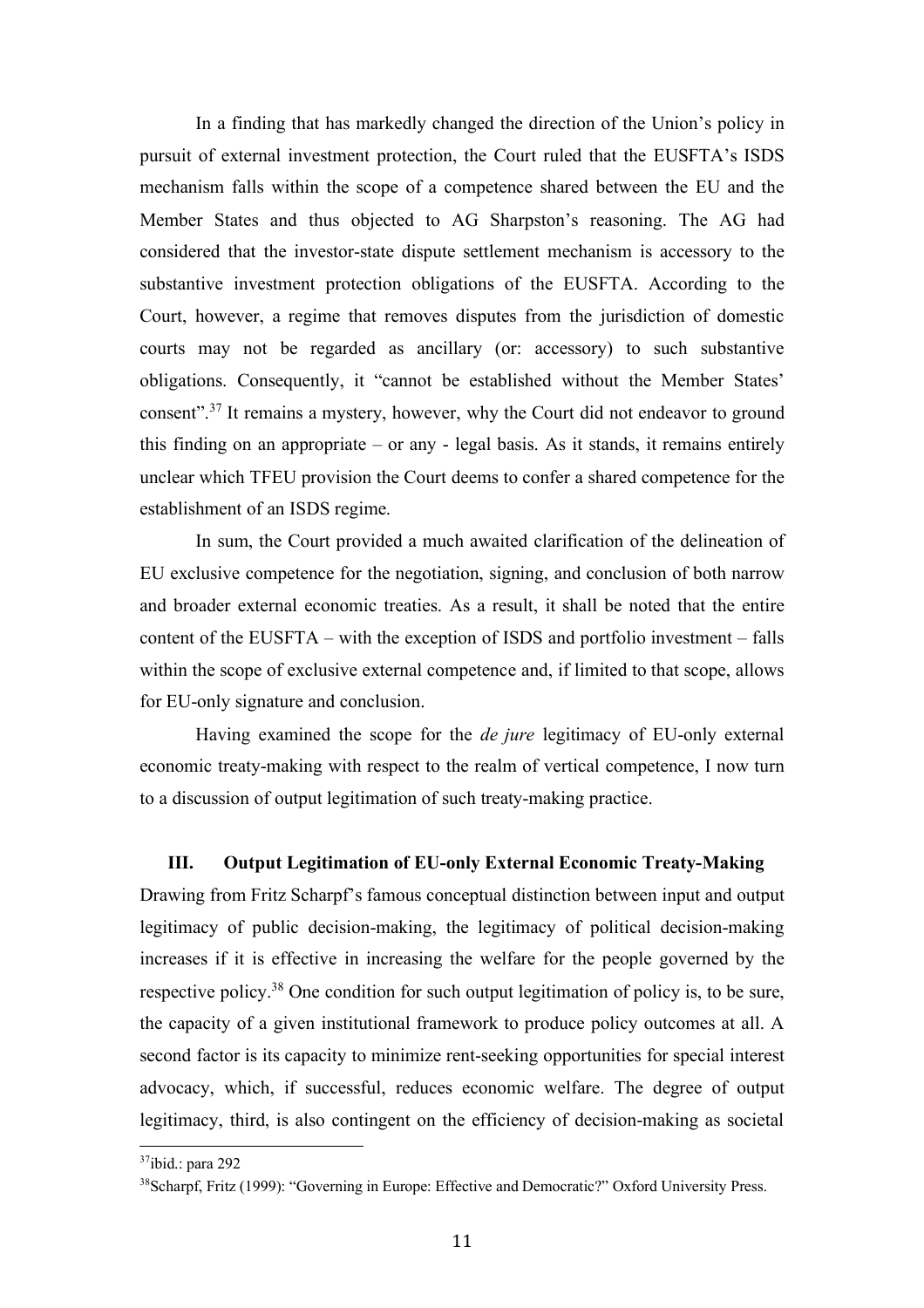welfare benefits that would stem from a new policy are reduced commensurate to delays in policy implementation. Overall, the analytical benchmark for economic integration policies is whether an institutional framework is effective in delivering outcomes that maximize economic welfare, notwithstanding equality of distribution.39

Demonstrating the significance of institutional choice for international economic integration, various scholars have applied George Tsebelis' veto player model to compare the effectiveness of entire institutional architectures across countries.40 This effort resulted in a comparative assessment of the performance of national institutional frameworks governing external economic integration with respect to the likelihood for deeper external economic integration,<sup>41</sup> the likelihood of a state to sign preferential trade agreements  $(PTA)$ ,<sup>42</sup> and the likelihood to reduce tariff and non-tariff barriers. $43$  The findings consistently demonstrate that domestic demand for enhanced economic integration is significantly less successful in shaping policy outcomes commensurate to the increasing number of veto-players involved in the decision-making process. A series of empirical tests based on an analysis of PTA membership from 1950 to 1999 demonstrate that an increase in the number of domestic veto players can cut the probability of forming a PTA by as much as 50 per cent.<sup>44</sup>

Following the logic of these results, the allocation of a veto right to the EP in respect of CCP agreements with third countries through the 2009 Lisbon Treaty reform would thus be expected to decrease the relative institutional effectiveness of the Commission and the Council in the CCP treaty-making process. However, the extension of qualified majority voting (QMV) in the Council to external services trade, intellectual property rights, and foreign direct investment following the Lisbon

<sup>&</sup>lt;sup>39</sup>With regard to external economic integration, unequal internal distributional effects of economic welfare gains derived therefrom frequently require domestic social policies that generate benefits for the society as a whole.

<sup>40</sup>Tsebelis, George (1995): "Decision Making in Political Systems: Veto Players in Presidentialism, Parliamentarism, Multicameralism and Multipartyism", 25(3) *British Journal of Political Science*, pp289-325. p313

<sup>41</sup>Mansfield, Edward D., Helen V. Milner, and Jon C. Pevehouse (2008): pp67-96. Mansfield, Edward D., Helen V. Milner, and Jon C. Pevehouse (2008): 'Democracy, Veto Players and the Depth of Regional Integration', 31(1) *The World Economy*, pp67-96.

<sup>42</sup>Mansfield, Edward D., Helen V. Milner, and Jon C. Pevehouse (2007): 'Vetoing Co-operation: The Impact of Veto Players on Preferential Trading Agreements', *British Journal of Political Science* 37, pp403-432.

<sup>43</sup>O'Reilly, Robert (2005): 'Veto Points, Veto Players, and International Trade Policy', 38(6) *Comparative Political Studies*, pp652-675.

<sup>44</sup> Mansfield, Milner & Pevehouse (2007): op. cit. p432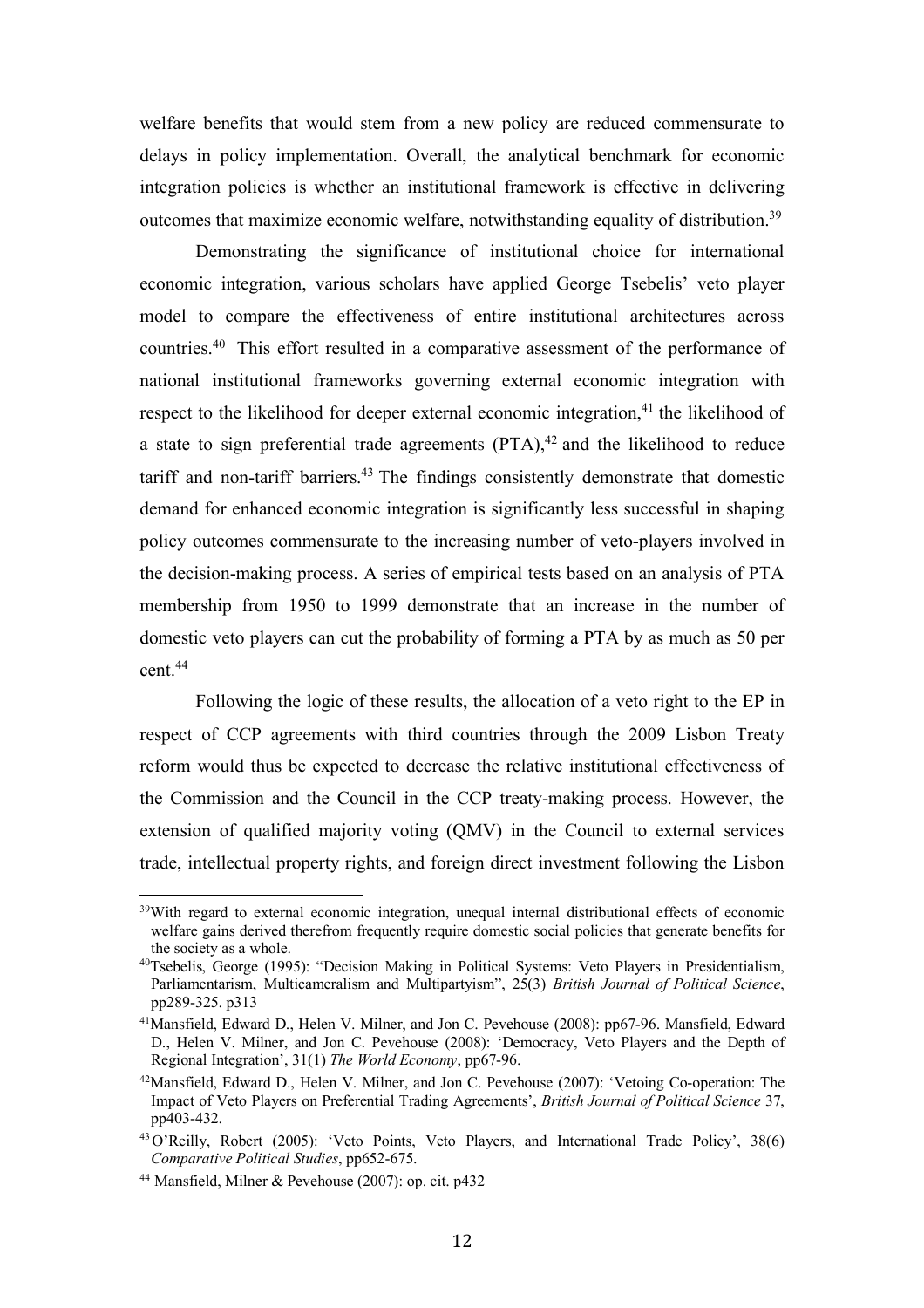reform of 2009 would *a priori* result in increasing institutional effectiveness of the Commission and the EP vis-à-vis the Council, and increasing effectiveness of the institutional framework overall.

The benefits of QMV Council decisions on signature and conclusion, however, only extend insofar as external economic treaties are limited to substance covered by EU exclusive external competence. In practice, broader EU external economic agreements - i.e. EU PTAs - always included provisions falling under shared or Member States' exclusive competence until very recently, which allowed Member States to insist on their participation in their own right and to opt for the mixed modus of treaty-making. The veto-rights held by 27 Member State governments and their national (and even regional) parliaments in the *modus operandi* applicable to the signing and conclusion of 'mixed' external economic agreements dramatically decrease the effectiveness and efficiency of the overall institutional architecture in the process of CCP governance if compared to a scenario of 'EU-only' ('non-mixed') signature and conclusion of said agreements. At the same time, they increase the likelihood of successful 'capture' of veto-points by efficiently organized special interest advocacy, which has the potential to decrease the efficiency of the policy at stake.

It is a well-documented fact that the European and international political economy continues to aggregate a powerful demand for the success of the EU's trade and investment policy agenda, $45$  the substance of which is reflected in the 2006 Global Europe strategy<sup>46</sup> and its more recent updates of  $2010^{47}$  and  $2015^{48}$  Highly effective special interest advocacy has, on the other hand, demonstrated its capacity to capture veto-points in the 'mixed' mode of external economic governance and to increase political transaction costs associated with the signing and conclusion of EU

<sup>&</sup>lt;sup>45</sup>Dür presents empirical evidence on the coincidence between societal demands and the EU's position in trade negotiations, which is explained through "first rate access to decision-makers on trade policy issues". Dür, Andreas (2008): 'Bringing Economic Interests Back into the Study of EU Trade Policy‐ Making', 10(1) *The British Journal of Politics & International Relations*. pp 27-45. Moreover, Dür et al. show that both business and citizen groups enjoy considerable influence in EU legislative politics. Dür, Andreas, Patrick Bernhagen and David Marshall (2013): 'Interest Group Success in the European Union**:** When (and Why) Does Business Lose?' 48(8) *Comparative Political Studies*, pp 951-983.

<sup>46</sup>European Commission (2006): *Global Europe, Competing in the World – A Contribution to the EU's Growth and Jobs* Strategy.

<sup>47</sup> European Commission (2010): *Trade, Growth, and World Affairs – Trade Policy as a Key Component of the EU 2020 Strategy*.

<sup>48</sup> European Commission (2015): *Trade for All – Toward a more responsible trade and investment policy*.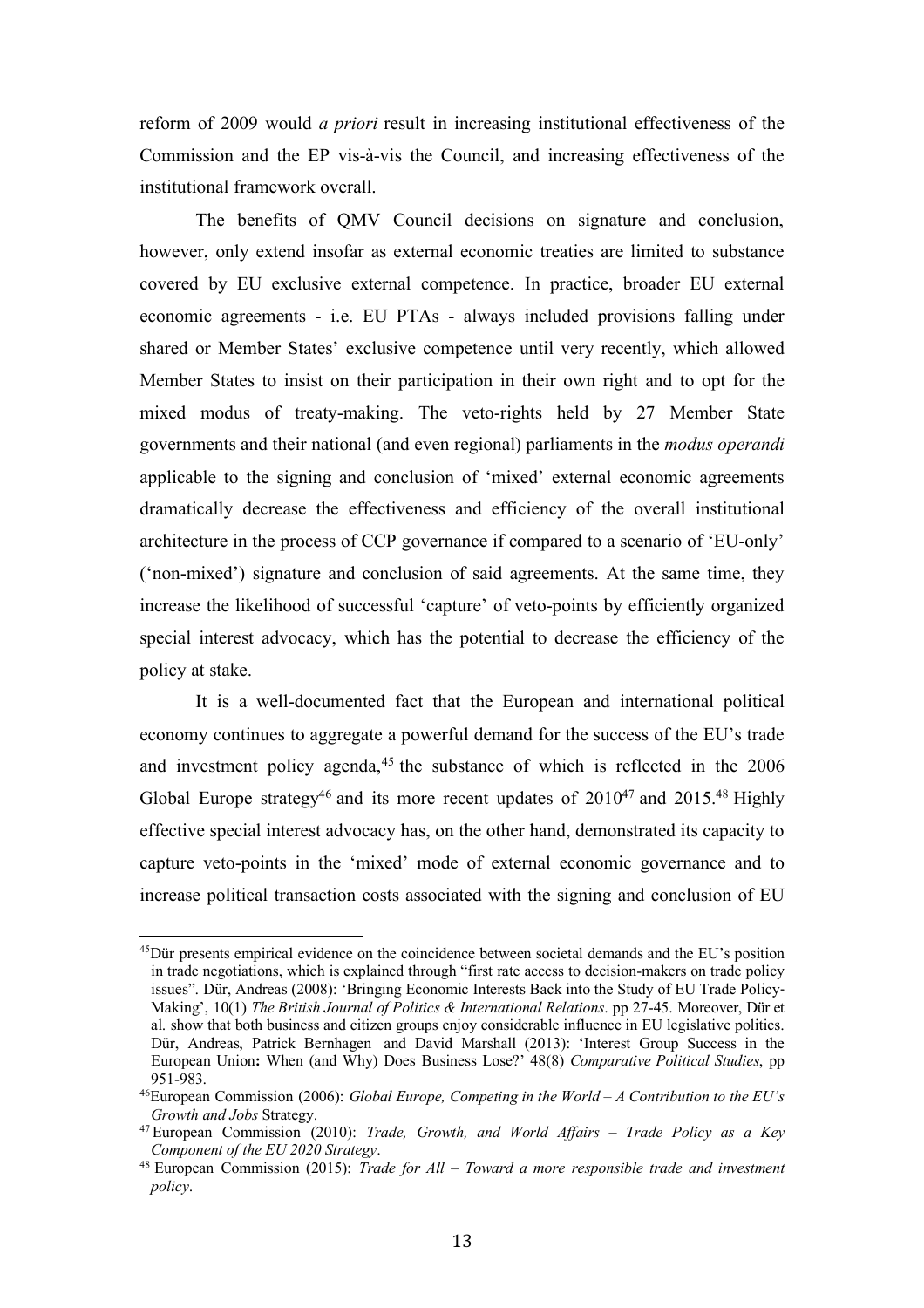external economic agreements to nearly prohibitive levels. A requirement for unanimity in the Council as well as Member State ratification of EU external agreements hence pose a credible threat to the success of the Union's external economic agenda, despite broad general Member State support.

Two examples of post Lisbon practice serve as an illustration of the consequences of unanimous voting requirements in the mixed mode of signing and concluding EU PTAs. The episodes referred to here describe the dynamics inherent to the procedure of authorizing the signature of two of the most advanced and economically most significant trade and investment agreements negotiated in the post-Lisbon era.

The signature of the EU – Korea FTA in September 2010, first, was jeopardized by the Italian government, which threatened to veto the Council decision to authorize the signing of the agreement if the agreement's provisional application was not postponed for another year. The Italian government's position at the time was heavily guided by Italy's troubled small-car maker Fiat, which sought protection from Korean car exports to Europe. As the signing of the treaty by the President of the Council had been planned to take place on October 5, 2010, at the ASEAN summit in Brussels - the Commission and the Council Presidency found themselves under strong time pressure to forge a compromise. Eventually, the provisional application of the EU-Korea FTA was delayed by six months and commenced on July 1, 2011 as a result of the Italian intervention. 49

Similar to the Italian opposition to the EU-Korea FTA, the veto threat of the regional Belgian government of Wallonia in the more recent episode over the signing of the EU – Canada Comprehensive Economic Trade and Trade Agreement (CETA) in October 2016 further increased awareness of the negative repercussions of mixed agreement governance. The episode raised serious concerns over the prospects of the overall post-Lisbon PTA agenda, the credibility of EU negotiators vis-à-vis foreign governments, and highlighted issues of democratic representation in context of the unanimity requirement where a regional constituency of 3.5 million EU citizens could block a policy supported by the governments of all other Member States.<sup>50</sup>

<sup>49</sup>Kleimann, David (2011): 'Taking Stock: EU Common Commercial Policy in the Lisbon Era'**,** 66(2) *Aussenwirtschaft*, pp211-57. pp243-44

<sup>50</sup>Kleimann, David and Gesa Kübek (2018): 'The Signing, Provisional Application, and Conclusion of Trade and Investment Agreements in the EU - The Case of CETA and Opinion 2/15', 45 *Legal issues of Economic Integration* (2018) 13-45.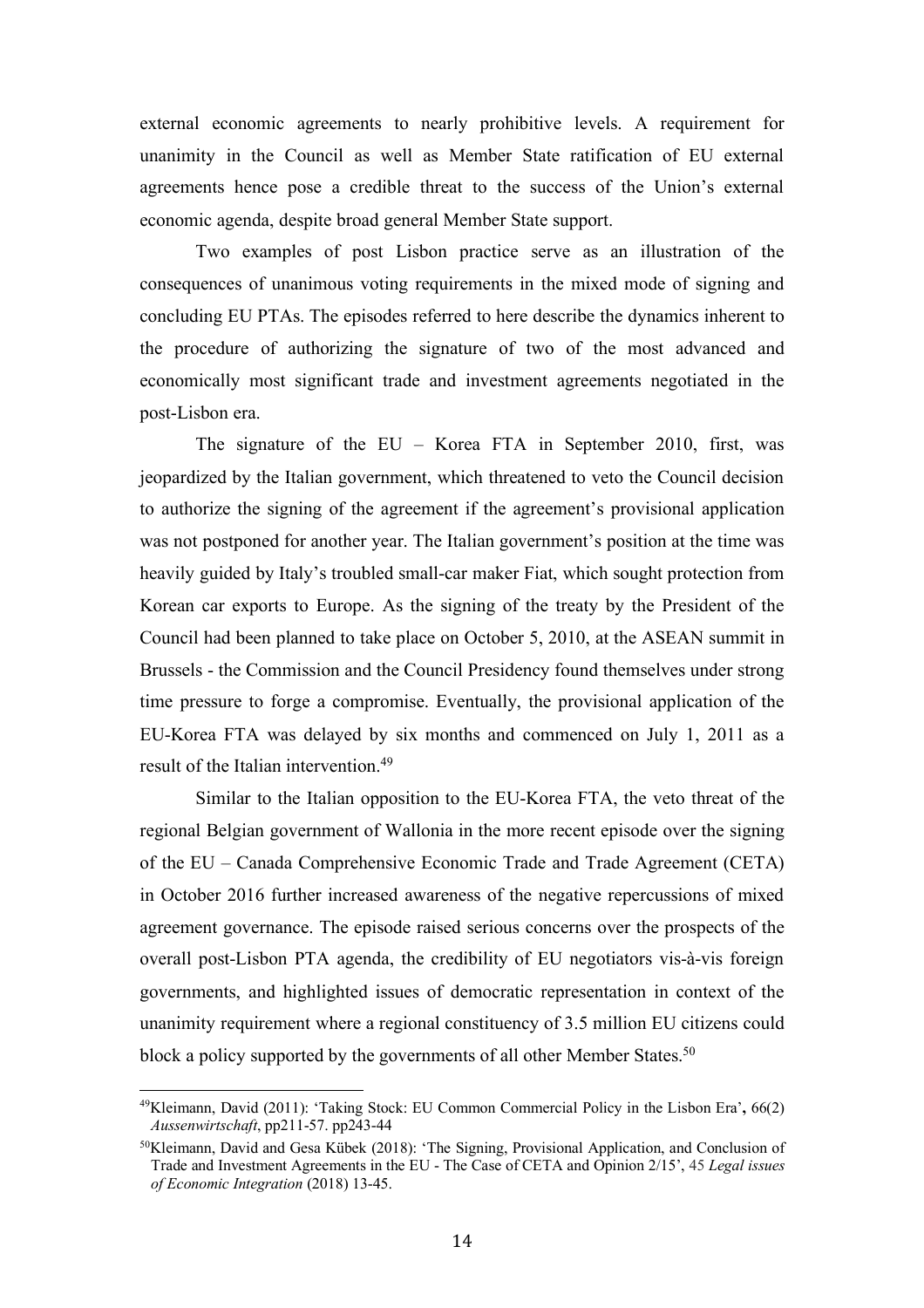As argued elsewhere in greater detail, the scenario of Member State parliamentary rejection of a mixed agreement – such as CETA – continues to confront the Union's political institutions with significant legal and political challenges. At the same time, it has sharply increased incentives towards the adoption of a new EU-only design of EU external economic agreements.<sup>51</sup>

The two examples underscore the significance of institutional choice and institutional change in EU external economic governance for the pursuit of legitimate public goods, which affect the development path of the European political, social, and economic community in the decades to come.

It is arguable, therefore, that the most recent Council practice, which acquiesces to Commission proposals for 'EU-only' negotiation, signature, and conclusion of broader external economic agreements further approximates the achievement of 'enhanced legitimacy' in terms of 'output' through more effective and efficient governance and more efficient policies.

# **IV. The New EU Economic Treaty Architecture**

By providing legal certainty over the treaty-making competences of the Union under the post-Lisbon primary legal framework, the conclusions of the Court in Opinion 2/15 authoritatively delineated the *de jure* legitimacy of EU external action in the area of trade and investment. Seen in context of past political and judicial battles over external competence and post-Lisbon episodes of 'vetocracy', the Court's decision set the stage for a seminal shift in the practice of multilevel governance of EU external economic treaty-making.<sup>52</sup>

For the former EU Commissioner for External Trade Cecilia Malmström "it's not about winning or losing in Court. It's about clarification. What is mixed? What is not mixed? And then we can design our trade agreements accordingly."53 Malmström, in other words, saw an opportunity in the Court's delineation of exclusive external economic competence – an opportunity to depart from the practice of 'mixed' signing and conclusion of EU trade and investment agreements.

<sup>51</sup>ibid.: pp22-24; Cf. van der Loo, Gulliaume and Wessel, Ramses (2017): *The non-ratification of mixed agreements: Legal consequences and solutions*, 54 CMLR (2017) 735–770.  $52$ Kleimann and Kübek (2018): op. cit.

<sup>53</sup>Financial Times (4 December 2016): *Brussels Close to Trade Deal with Japan*.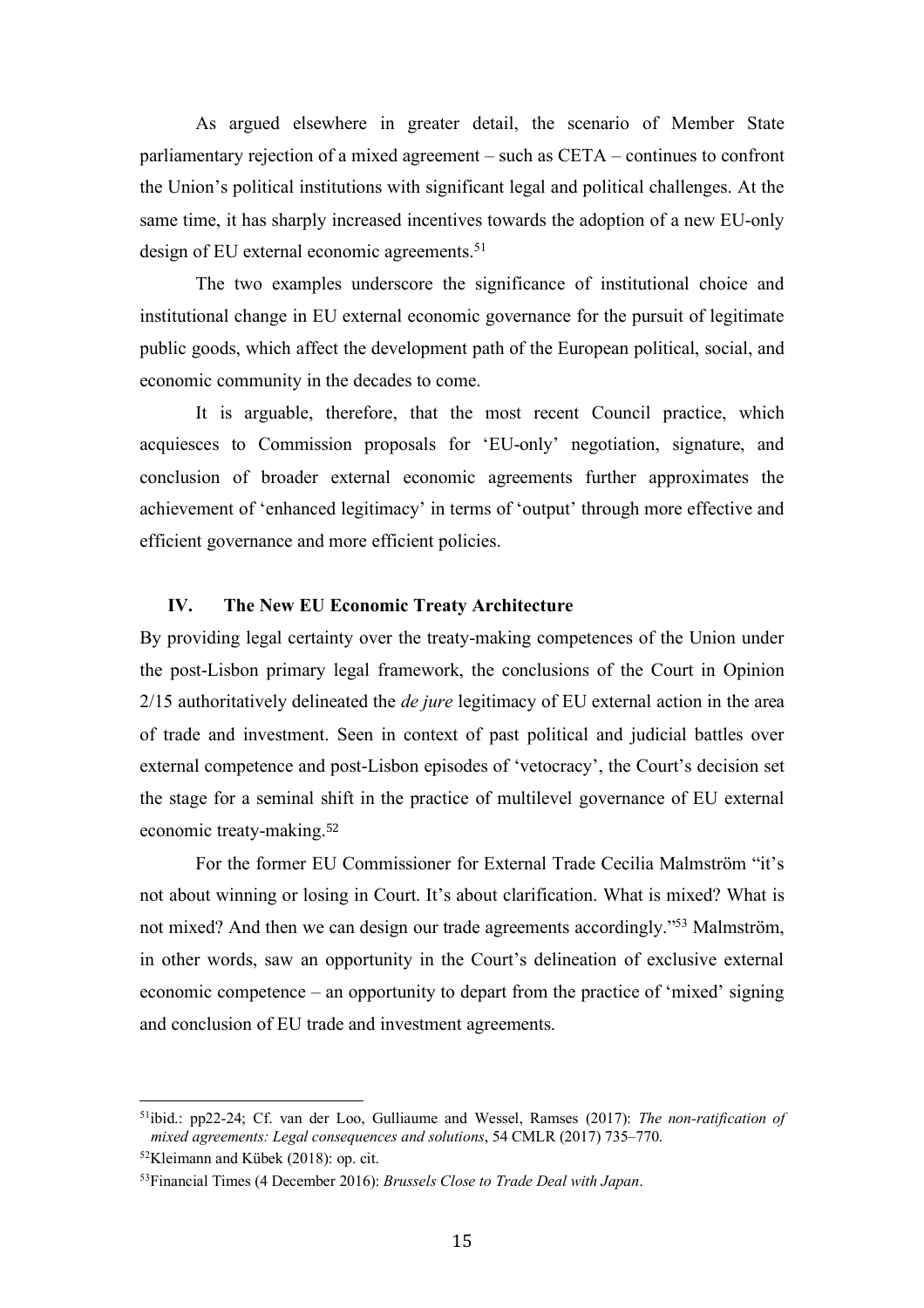To reiterate: EU-only - or non-mixed - negotiation, signature, and conclusion of PTAs significantly expedites the entry into force of respective agreements; renders provisional application obsolete; further elevates the role of the European Parliament vis-à-vis national parliaments; limits Member State participation to qualified majority voting in the Council; significantly reduces the number of veto-players involved in CCP governance; hence significantly limits the access points for special interest advocacy; and reduces prospects of non-ratification of EU external agreements that only cover EU exclusive competences.

In September 2017, to that very end, the European Commission proposed directives for FTA negotiations with New Zealand and Australia that are limited to substance covered by EU exclusive competence.<sup>54</sup> The negotiation directives were adopted by the Council shortly after.<sup>55</sup> If negotiated as such by the Commission, the agreements will *require* 'EU-only' signature and conclusion.

By the same token, the Commission proposed to split – for the purposes of treaty signature and conclusion - already negotiated agreements with Singapore and Viet Nam into components covered by EU exclusive and shared competence respectively in order to secure an expedited entry-into-force of treaty parts other than portfolio investment and investment protection and enforcement disciplines.<sup>56</sup> The Japan-EU Economic Partnership Agreement (JEEPA), moreover, does not cover policy areas subject to shared or exclusive Member State competences and thus *required* EU-only signature and conclusion in any case. As the first 'EU-only' PTA in the history of the European Union, JEEPA entered into force in on February 1, 2019 – only seven months after its signature by the parties and two months after the European Parliament had given its consent.<sup>57</sup>

<sup>54</sup>European Commission (2017a): *Recommendation for a Council Decision authorising the opening of negotiations for a Free Trade Agreement with New Zealand* (COM(2017) 469 final). European Commission (2017b): *Recommendation for a Council Decision authorising the opening of negotiations for a Free Trade Agreement with Australia* (COM(2017) 472 final).

<sup>55</sup>Council of the European Union (2018a): *Negotiating directives for a Free Trade Agreement with New Zealand*, Brussels, 8 May 2018. Council of the European Union (2018b): *Negotiating directives for a Free Trade Agreement with Australia*, 8 May 2018.

<sup>56</sup>Council Decision (EU) 2018/1599 of 15 October 2018 on the signing of the Free Trade Agreement between the European Union and Singapore. Council Decision (EU) 2018/1676 of 15 October 2018 on the signing of the Investment Protection Agreement between the European Union and Singapore. Council Decision (EU) 2019/1121 of 25 June 2019 on the signing, on behalf of the European Union, of the Free Trade Agreement between the European Union and the Socialist Republic of Viet Nam.

 $57$ Council Decision (EU) 2018/0091 of 12 December 2018 on the conclusion of the Agreement between the European Union and Japan for an Economic Partnership.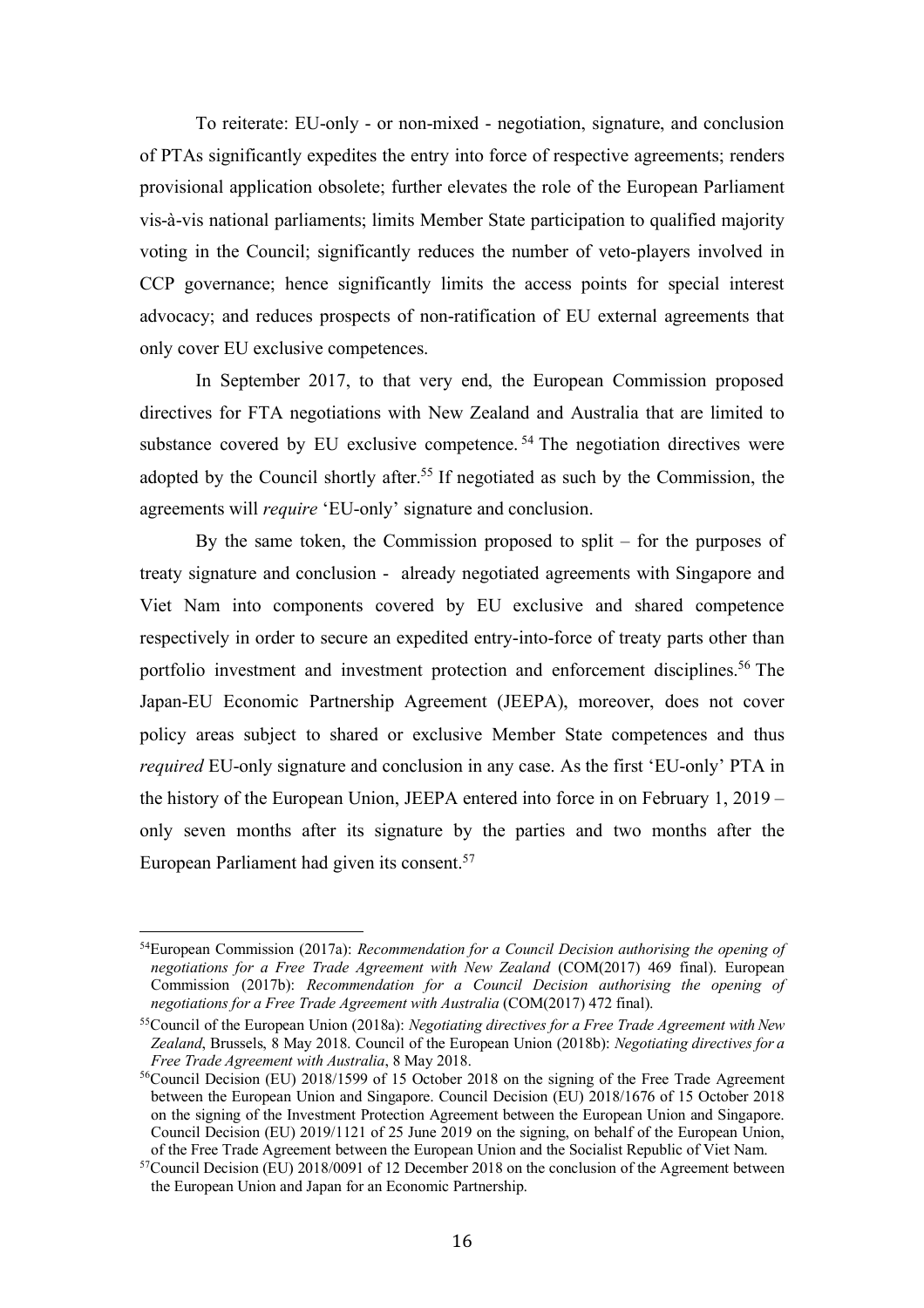Forshadowing this seminal shift in EU treaty-making practice, the Council, in its conclusions of May 22, 2018, took note of the fact that "the Commission intends to recommend draft negotiating directives for FTAs covering exclusive EU competence on the one hand and separate mixed investment agreements on the other, with a view to strengthening the EU's position as a negotiating partner."58 Taking pains to emphasize "that it is for the Council to decide, on a case-by-case basis, on the splitting of trade agreements" the Council reluctantly agreed to the new approach proposed by the Commission in the aftermath of Opinion 2/15 and the 'CETA drama'. At the same time, the Council determined that, "*depending on their content*, association agreements should be mixed. The ones that are currently being negotiated, such as with Mexico, Mercosur and Chile, will remain mixed agreements" [emphasis added].59

The Council conclusions also mirror ubiquituos (input) legitimacy concerns. The Council notes that "for FTAs falling entirely within the EU's competence, which are approved at EU level and do not require ratification by Member States, the roles of the Council and the European Parliament ensure legitimacy and inclusiveness of the adoption process."60 At the same time, the conclusions emphasize that "Member States should (…) continue to involve their parliaments and interested stakeholders appropriately, in line with their respective national procedures. More generally, the Council reiterates the importance it attaches to addressing citizens' concerns and expectations and recognizes the need to keep citizens continuously informed of the progress and contents of trade agreements under negotiation, thereby strengthening the legitimacy and inclusiveness of EU trade policy."61

<sup>58</sup>*Council Conclusions of May 22, 2018, on the negotiation and conclusion of EU trade agreements.* para3

<sup>&</sup>lt;sup>59</sup>ibid. It should be noted at this point that Association Agreements are subject to a Council unanimity requirement codified in Article 218(8) TFEU in any case. Notwithstanding this unanimity requirement, AA's are by no means mandatory mixed agreements. For instance, the Council had signed and concluded three facultative 'EU-only' AAs, notably with Kosovo and Cyprus. The signing and conclusion of Association Agreements as mixed agreements is, in other words, subject to 'facultative mixity', as they currently cover treaty content falling into the realm of both EU exclusive and shared competence.

 $60$ ibid. para  $7$ 

 $61$ ibid. para 8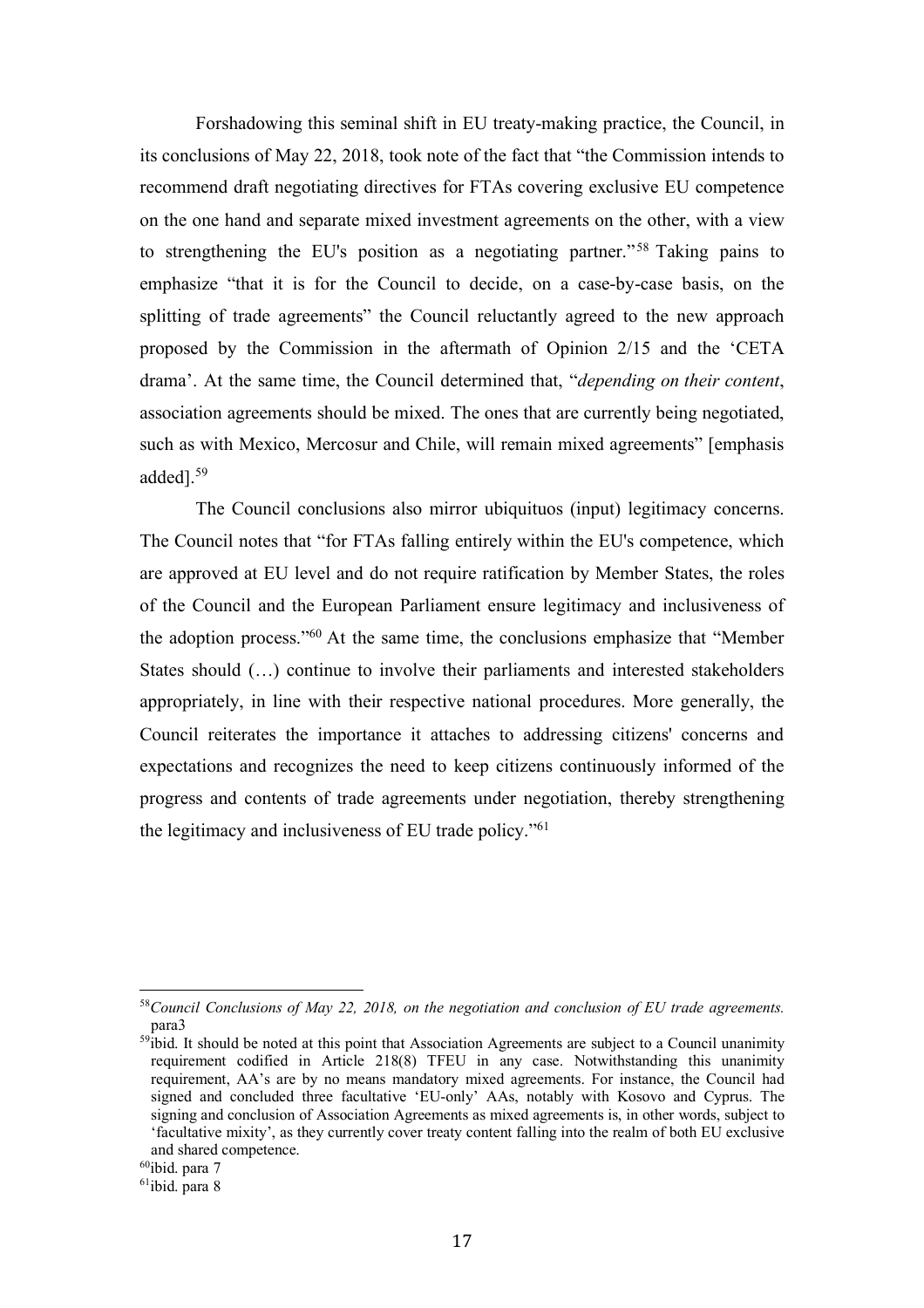## **V. Input Legitimation of EU-only Preferential Trade Agreements**

The likely most contentious of all legitimacy debates surrounding the exercise of EU treaty-making competences concerns input legitimation, i.e. the responsiveness to citizens' concerns as a result of the political participation by the people governed. 62 While a measurement of 'responsiveness' is elusive in context of the limited scope of this paper, the following considerations may help to evaluate the degree to which EUonly economic treaty governance increases or decreases input legitimation. The crucial question in regard of the shift from mixed to EU-only PTA governance is whether the given alteration of institutionalized sources of democratic legitimation can enhance democratic representation at the same time.

For starters, it is worth recalling that prior to the entry into force of the Lisbon Treaty in 2009, the European Parliament had little or no role in external economic governance. In many respects, the Council's Article 133 Committee (now: Trade Policy Committee) epitomized the 'black box' character of the pre-Lisbon era trade policy governance process, which was characterized by a lack of parliamentary control, accountability, and transparency. The pre-Lisbon institutional framework left the exercise of EU exclusive external competence for Common Commercial Policy "largely in the purview of the generally free-trade oriented career officials in the Commission, with only attenuated connections to voters, constituencies or political concerns, and the economic affairs ministries of Member States through their collective participation in the Council."63

While the 'technocratic' European Commission traditionally found itself wary of the politicisation of EU trade policy through the involvement European Parliament, it nevertheless advocated – under the leadership of former EU External Trade Commissioner Pascal Lamy – for the empowerment of the EP in CCP matters via primary law reform as early as 2004.<sup>64</sup> Indeed, it was the Commissioner who suggested that "legitimacy is absolutely crucial to a successful EU trade policy. For example, it is scarcely credible that in 2004, nearly fifty years after the Treaty of

 $62$ Scharpf, Fritz (1999): op. cit.

<sup>63</sup>Hillman, Jennifer and David Kleimann (2010): *Trading Places: The New Dynamics of EU Trade Policy under the Treaty of Lisbon*, GMF Economic Policy Paper, German Marshall Fund, Washington, D.C., October 2010.

<sup>64</sup>Rosen, Guri (2016): *A match made in heaven? Explaining Patterns of cooperation between the Commission and the European Parliament*, Journal of European Integration.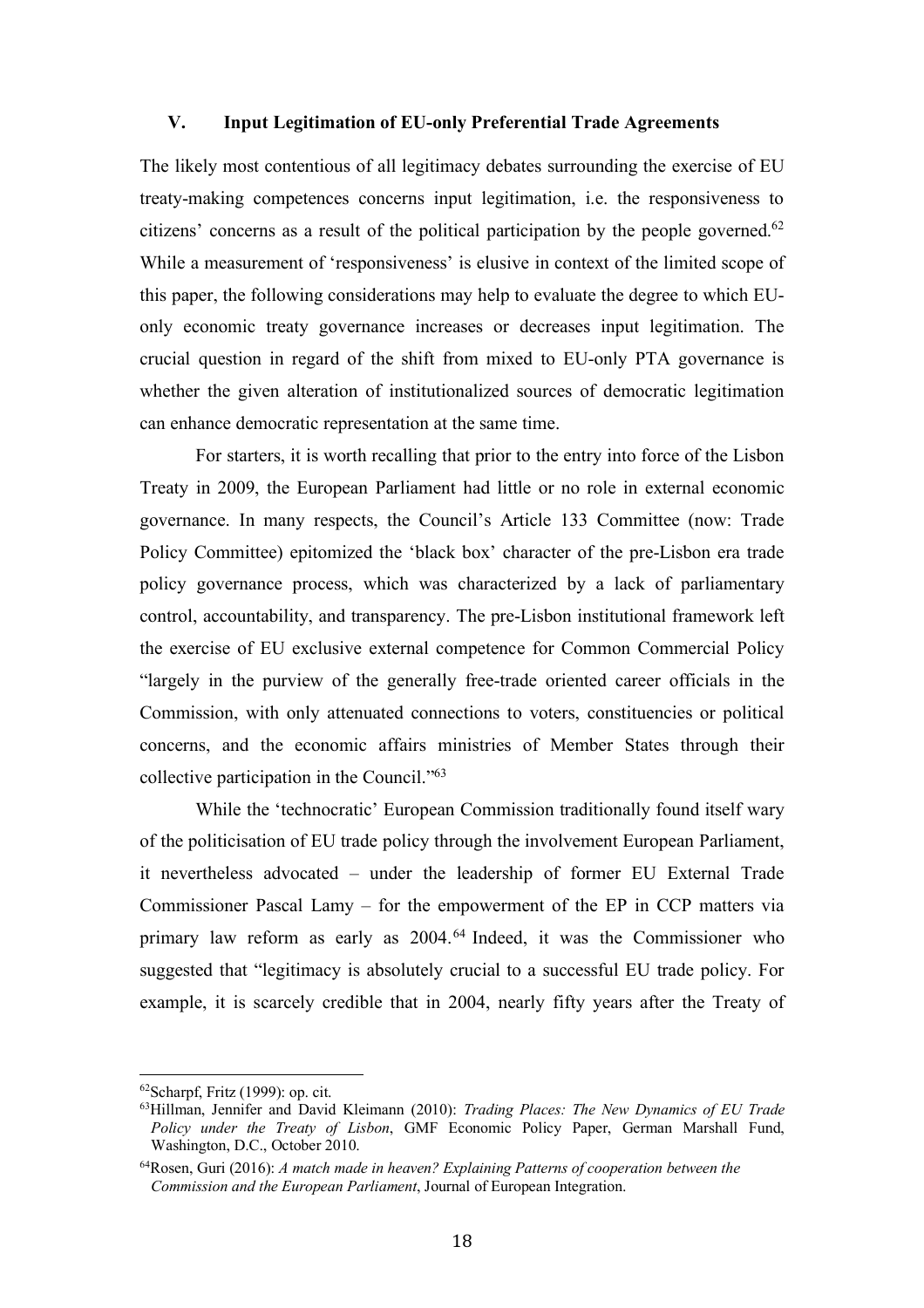Rome, that the European Parliament still has no formal involvement in EU trade policy."65

The empowerment of the European Parliament is thus among the most significant CCP reform that the Lisbon Treaty has brought about precisely because it put an end to the blatant lack of democratic (or input) legitimation of external economic governance. First, Parliament gained decision-making powers in two main areas, notably co-decision powers applying to CCP domestic framework legislation. Secondly, it received the right to consent to or reject trade and investment agreements following the authorization of their signature and before conclusion by the Council. Article 218(6) TFEU *per se* requires EU parliamentary consent to all external agreements "to which either the ordinary legislative procedure, or the special legislative procedure applies". This, in line with Article 207 (2) TFEU, applies to all CCP agreements.

Moreover, the Lisbon Treaty amendments equipped the EP with formal rights that practically enable the EP to control the negotiation process and to condition the conclusion of EU trade and investment agreement on its consent. Most importantly, the TFEU provisions confer significant information rights onto the EP. Article 207(3) TFEU requires that the Commission "shall report regularly to special [Council TPC] committee and the European Parliament on the progress of negotiations". Moreover, Article 218(10) TFEU provides that "the European Parliament shall be immediately and fully informed at all stages of the procedure" applying to the negotiation and conclusion of agreements with third states and international organizations as laid down in Article 218 TFEU.<sup>66</sup>

Nevertheless, the TFEU falls short of granting Parliament a formal role in the decision on the mandate or in setting out objectives of trade negotiations more generally, nor does it provide for parliamentary participation in negotiations. The Commission, through proposal by virtue of Article 218(3) TFEU, and the Council, by adopting decisions on negotiation directives by virtue of Article 218(2) TFEU, formally retain this prerogative. The EP's right to be informed, furthermore, - even if

<sup>65</sup>Lamy, Pascal (2004): *Trade Policy in the Prodi Commission – an Assessment*, speech, 19 November 2004.

<sup>&</sup>lt;sup>66</sup>The European Commission and the EP have detailed the substsance of the EP's information rights under Article 207 and 218 TFEU in the *Framework Agreement on relations between the European Parliament and the European Commission* (2 November 2010) (L 304/74, 2/11/2010).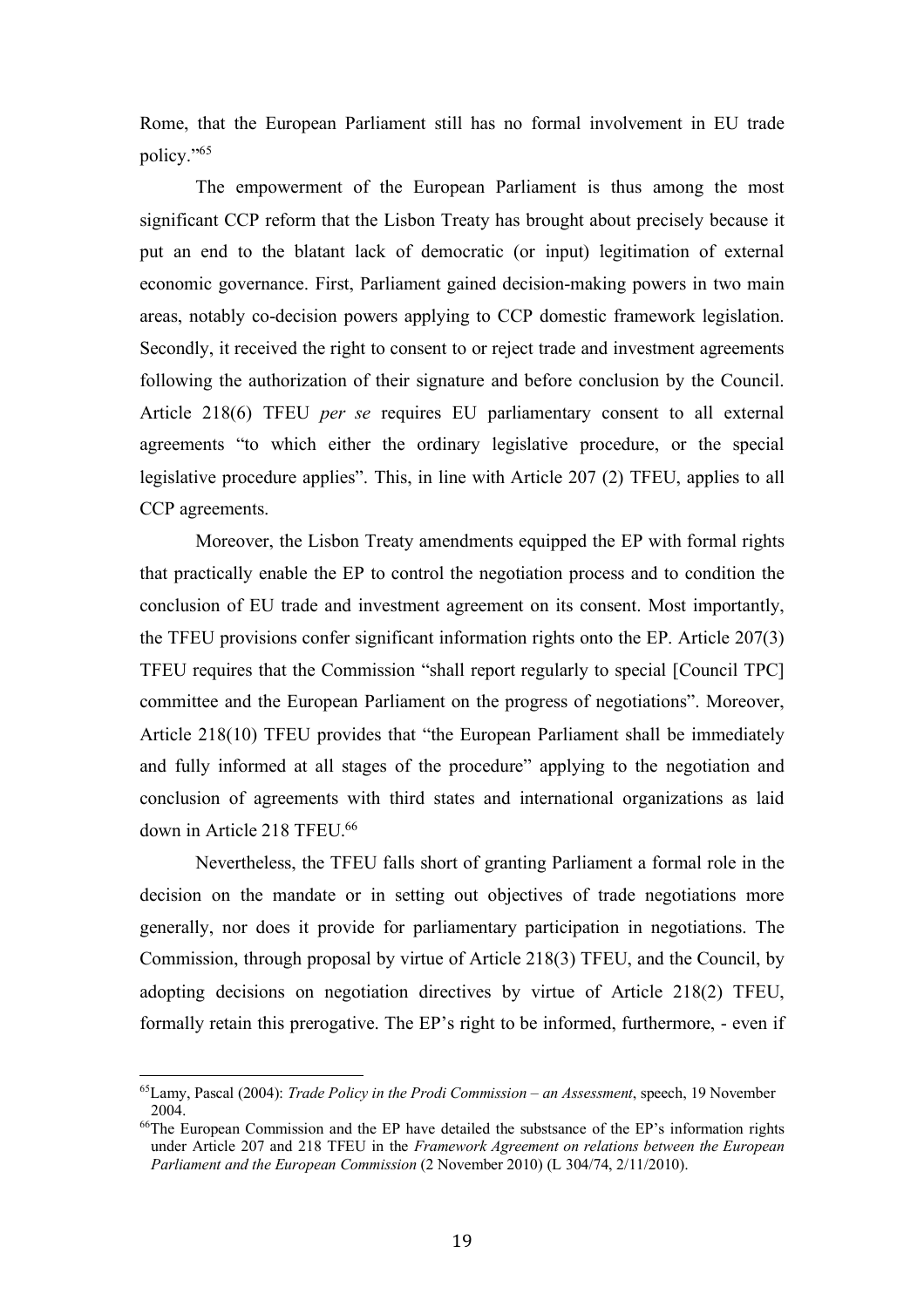fully, immediately, and at all stages - does not match the Council Trade Policy Committee's prerogative "to assist the Commission in" the task of negotiating trade agreements in consultation with the Commission, which is codified Article 207(3) TFEU. Finally, the EP has no formal role in the signature and provisional application of external economic agreements. Article 218(5) TFEU, in this respect, mandates that "[t]he Council, on a proposal by the negotiator, shall adopt a decision authorising the signing of the agreement and, if necessary, its provisional application before entry into force." The Council, in other words, does retain the exclusive formal right to direct the Commission's conduct of negotiations, additional to the Council's exclusive role in amending and adopting proposed negotiation directives as well as proposed decisions on the authorization of the signature and provisional application of external economic agreements.

In practice, however, the European Parliament has compensated for the lack of its formal role in decision-making on the adoption of negotiation directives, on provisional application of treaties, and its passive formal role during negotiations. Parliament has done so by leveraging existing procedural rights and setting out its substantive and procedural demands through its various channels of communication. Parliament, assisted by its specialized Committee for International Trade (INTA), has various means to voice political preferences and set out preconditions for assenting to CCP agreements early on during negotiations. These include the use of non-binding parliamentary resolutions, hearings, opinions, exchanges with Commission officials in the course of regular Commission reports to the INTA committee on progress in negotiations, as well as written questions to the Commission.

The EP has, in fact, on many occasions, called "on the Commission (…) to take due account of Parliament's preconditions for giving its consent to the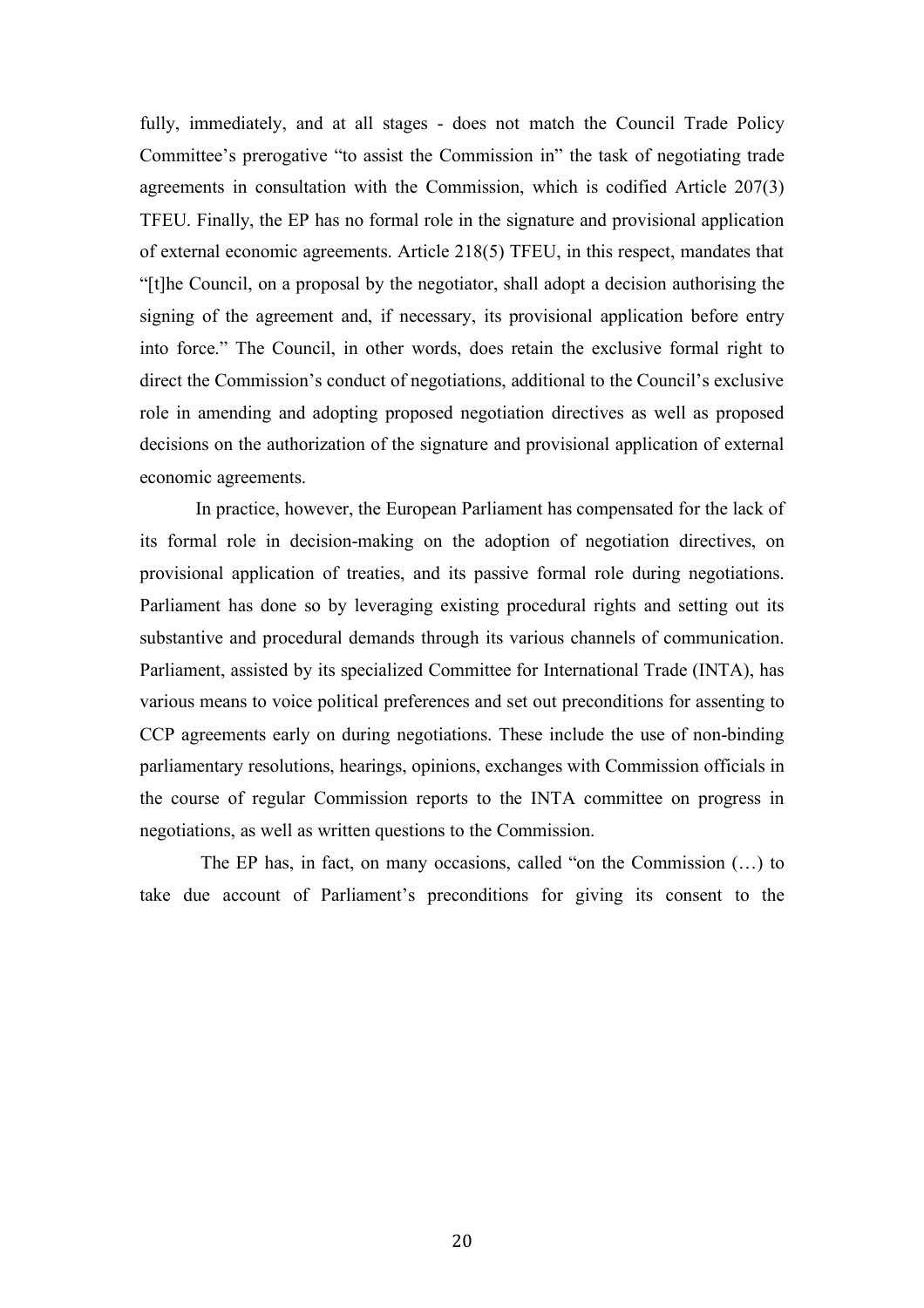conclusion of trade agreements."67 EP resolutions on negotiations of PTAs with the United States<sup>68</sup> and Japan<sup>69</sup> have set significant precedents in this regard.

Against this background, parliamentary information rights vis-à-vis the Commission have an important political value: constitutionally guaranteed full and immediate information on the procedure applying to the proposal and adoption of decisions on negotiation directives and the adoption of agreements, as well as regular Commission reports on progress in negotiations enable Parliament to leverage its consent rights in order to influence the content of negotiation directives, the direction of bilateral and multilateral trade negotiations, and hence the substance of the final agreements.

Furthermore, Parliament shares a bicameral function in the process of adopting legislation necessary for the implementation of CCP agreements. Parliamentary powers to block the framework legislation necessary to implement provisions of a trade accord adds additional procedural leverage for it to demand involvement in the political deliberation process that applies to the scope, objectives, and directions of the negotiation of external economic agreements.

In light of these multiple levers – through the EP's formal role in adopting implementing legislation and its right to veto the conclusion of CCP agreements, EP substantive and even procedural demands can hardly be ignored when the Commission and the Council determine negotiating objectives and EU positions in negotiations with third countries.

Another tangible outcome of the empowerment of the EP is enhanced transparency and public deliberation of EU external economic governance. The EP has effectuated this change not only by creating a public platform for deliberation but

<sup>67</sup>*European Parliament Resolution of 18 May 2010 on the EU Policy Coherence for Development and the "Official Development Assistance plus" concept*. In the same vein, in its *Resolution of 7 May 2009 on the Parliament's new role and responsibilities in implementing the Treaty of Lisbon* (2008/2063(INI)) Parliament "[w]elcomes the fact that Parliament's consent will be required for a wide range of international agreements signed by the Union; underlines its intention to request the Council, where appropriate, not to open negotiations on international agreements until Parliament has stated its position, and to allow Parliament, on the basis of a report from the committee responsible, to adopt at any stage in the negotiations recommendations which are to be taken into account before the conclusion of negotiations".

<sup>68</sup>*European Parliament resolution of 23 May 2013 on EU trade and investment negotiations with the United States of America* (2013/2558(RSP); *European Parliament resolution of 8 July 2015 containing the European Parliament's recommendations to the European Commission on the* 

*negotiations for the Transatlantic Trade and Investment Partnership (TTIP)* (2014/2228(INI); 69*European Parliament resolution of 13 June 2012 on EU trade negotiations with Japan* (B7- 0297/2012). *European Parliament resolution of 25 October 2012 on EU trade negotiations with Japan* (2012/2711(RSP)).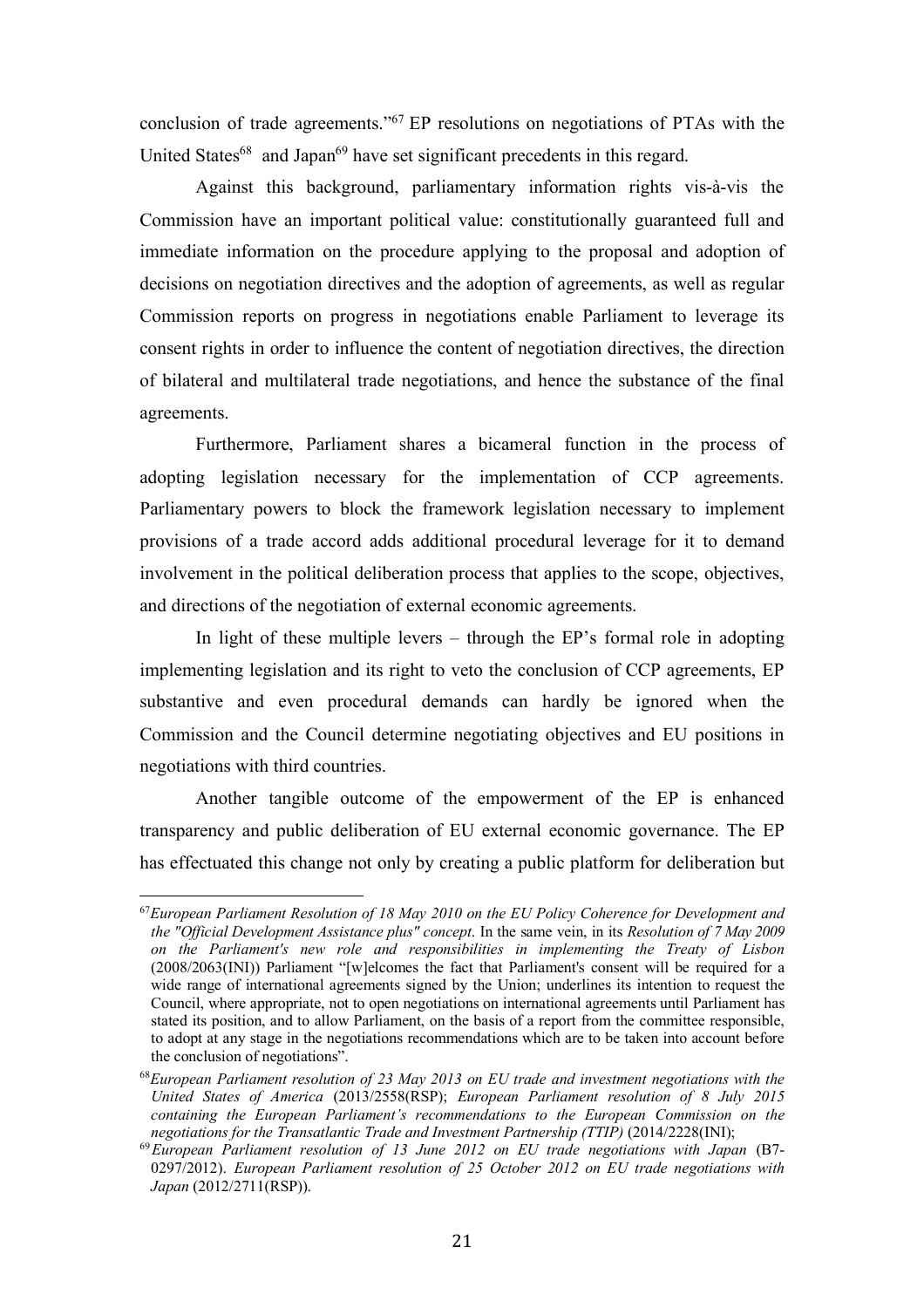has also – albeit indirectly – forced the Commission to seek legitimacy of its policy proposals through an enhanced practice of public consultations, exponentially increasing efforts to explain complex policy instruments to a broader public, and a dramatic increase of public access to trade negotiation documents. In this way, the emergence of the European Parliament has – overall - directly and indirectly resulted in enhanced transparency of CCP governance through the political institutions of the EU.

As an illustration, in the period of December 2009 until November 2013, the Directorate General for External Trade of the European Commission provided 155 informal technical briefings to members and staff of the INTA committee and EP political groups on a diversity of CCP dossiers and presented over 50 times in INTA Committee sessions and monitoring group meetings.<sup>70</sup> Moreover, in response to the EP's ubiquitous calls for negotiation transparency, the European Commission's 'Trade for All' communication of 2015 enhanced the previously highly restricted access to negotiation documents to unknown levels.<sup>71</sup>

It is, in sum, difficult to argue with the general assessment that the Lisbon Treaty reform has institutionalized and vastly increased input legitimation of the exercise of EU exclusive competences for external trade and investment. The question remains, however, whether the most recent design of EU PTAs has factually diminished democratic representation by reducing their scope to content falling within the realm of exclusive external EU competence. The resulting subordination of Member State political institutions to decision-making by EU institutions could lead to the impression that EU-only PTAs suffer from a net loss of input legitimation.

A look back at scholars' expectations for post-Lisbon external economic governance facilitates an evaluation of the effect of the shift from mixed to non-mixed PTA negotiation, signature, and conclusion as regards the issue of input legitimation. In 2011, Krajewski anticipated that the "broadening of the scope of the common

 $70$ Internal documentation obtained from DG TRADE – to be disclosed upon request.

<sup>71</sup>European Commission (2015): *Trade for All – Toward a more responsible trade and investment policy*. In the communication, the Commission notes that:"[t]ransparency should apply at all stages of the negotiating cycle from the setting of objectives to the negotiations themselves and during the post-negotiation phase. On top of existing measures, the Commission will: at launch, invite the Council to disclose all FTA negotiating directives immediately after their adoption; during negotiations, extend TTIP practices of publishing EU texts online for all trade and investment negotiations and make it clear to all new partners that negotiations will have to follow a transparent approach; and after finalising negotiations, publish the text of the agreement immediately, as it stands, without waiting for the legal revision to be completed."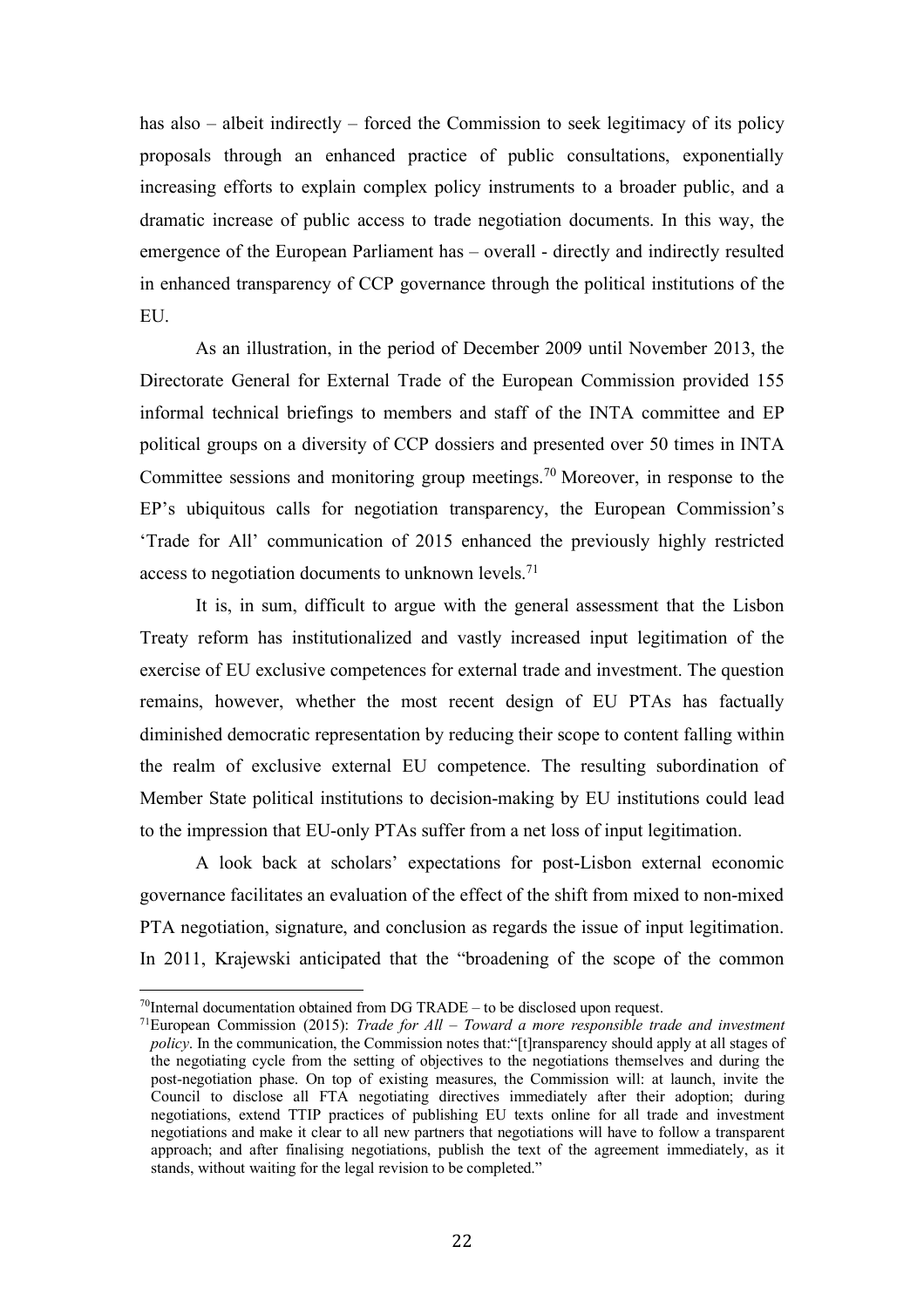commercial policy by the Lisbon Treaty will lead to a disempowerment of the national parliaments." He further notes that the "loss of competencies in the Member States leads to a removal of the active participation of the parliaments of the member states. This loss is not just of a formal nature, but instead leads in practice to lesser parliamentary control over multilateral commercial agreements."72

Woolcock, on the other hand, observed that "in practice few Member State parliaments have exercised effective scrutiny of EU trade policy" prior to the entryinto-force of the Lisbon Treaty.73 Adding to the lack of political participation prior to 2009, Krajewski considered that "the rejection of an international treaty can practically be ruled out" because, in parliamentary systems of government, the ruling government is frequently backed by voting majorities in parliament.<sup>74</sup> By distinction, the functioning of the EP as a check and balance to the Council and the Commission, rather than approval of government in a parliamentary democracy, rendered the EP more autonomous from the decision-making of the executive branch and more comparable to the US Congress than EU Member State parliaments.<sup>75</sup>

In contrast to some of these early expectations, Member State parliaments have since then markedly enhanced scrutiny of CCP negotiation dossiers commensurate to the perceived political value of respective negotiations and agreements as well as intensifying public concern. Jancic, for instance, observes that "[t]he developments in EU trade policy have provoked a remarkable reaction in national parliaments. (…) Specifically, TTIP negotiations have been discussed by no fewer than 32 parliamentary chambers" most of which engaged in substantive scrutiny.<sup>76</sup>

Moreover, as noted further above, it is only in the post Lisbon era that Member States' 'vetocracy' in the mixed mode of treaty-making<sup>77</sup> has become a credible threat to the Union's trade and investment policy agenda. This fact serves, by itself, as another indicator for enhanced political participation of Member State

<sup>72</sup>Krajewski (2013): pp 81-82

<sup>73</sup>Woolcock, Stephen (2008): 'The potential impact of the Lisbon Treaty on European Union External Trade Policy', SIEPS European Policy Analysis 8-2008. p5

<sup>74</sup>Krajewski (2013): p69

 $75$ Ibid.

<sup>76</sup>Jancic, Davor (2017): 'TTIP and legislative-executive relations in EU trade policy', 40(1) *West European Politics*. p209

<sup>77</sup> Mayer, Franz (2016): 'European Vetocracy? How to overcome the CETA problem?' Verfassungsblog (24 October 2016)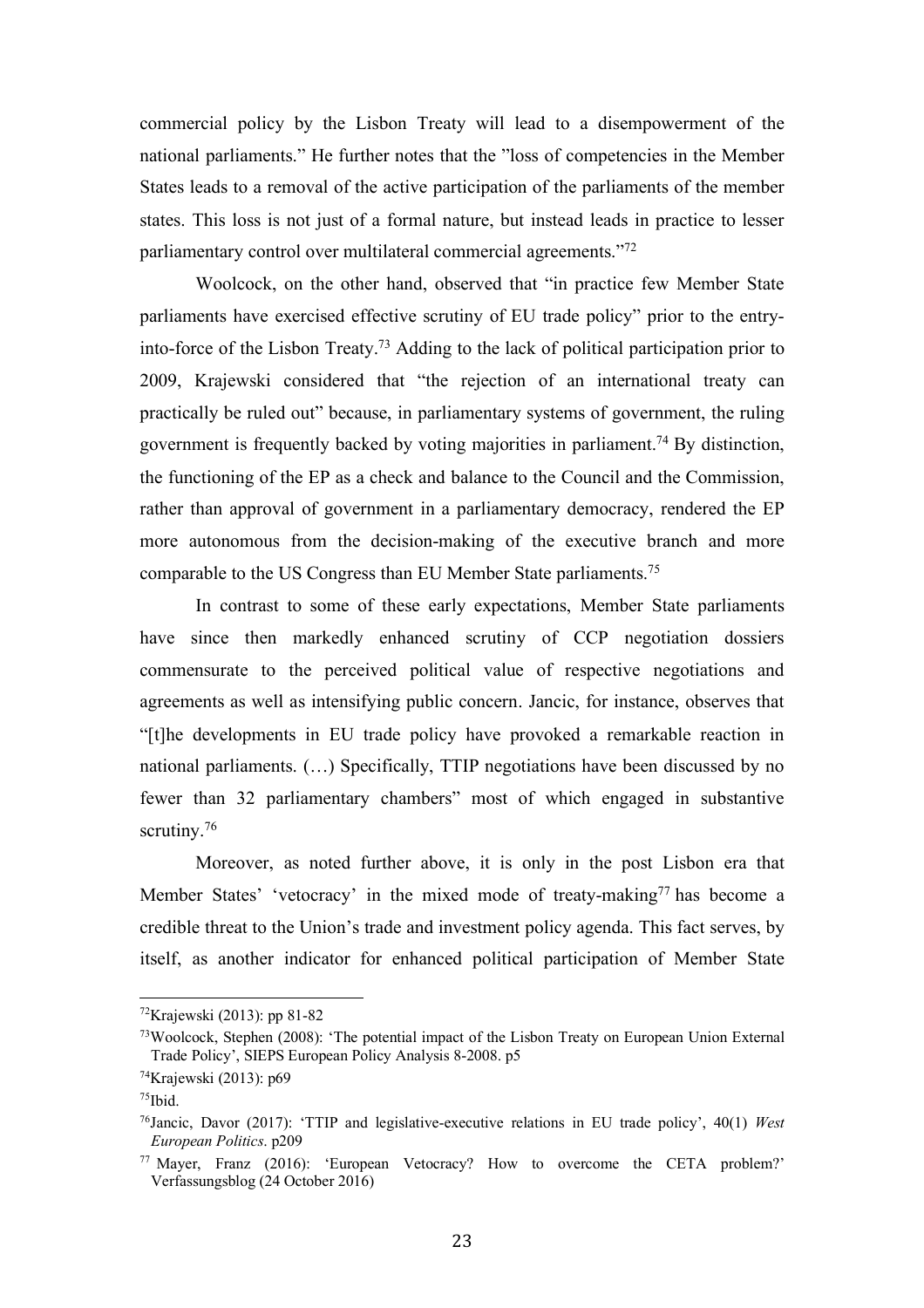legislatures compared to the pre-Lisbon era. Political participation of the European legislatures has in fact dramatically increased at both the EU and Member State level.

But does the limitation of the political influence of individual Member State parliaments to the voting behaviour of 'their' government in the Council diminish input legitimation of PTAs as compared to the mixed mode of PTA ratification? An affirmative answer to this question necessarily accepts the notion that, in extremis, democratic representation through the European Parliament and the legislatures of 26 Member States only provides sufficient input legitimation to EU external economic treaty-making if, and only if, the legislature of the  $27<sup>th</sup>$  Member State – potentially representing a constituency as small as the population of Malta – concurs with the vote of parliamentary chambers representing 450 million EU citizens. This notion, however, seems to contradict ideas of both proportionate democratic representation in decision-making as well as output legitimation of the given institutional framework. The shift to a qualified majority voting in the Council - which requires at least four Member States that represent at least 35 percent of the EU population in order to block a Council decision - and the elevation of an increasingly effective and vetoarmed European Parliament in the EU-only modus of treaty governance, appear to mend issues of both output and input legitimation discussed here.

# **VI. Conclusions**

The Council's acquiescence to the Commission proposal for a new economic treaty architecture for Preferential Trade Agreements with third countries has fundamentally changed the *modus operandi* for Member State political participation in multilevel external economic governance of the European Union. 'EU-only' external economic governance further channels the aggregation of policy demand and political transactions towards the EU triangular institutional framework epitomized by the Commission, the (qualified majority-voting) Council, and the European Parliament. It strips national political institutions of their veto-rights and yet incentivizes national legislatures to employ the rights of participation guaranteed under national constitutions to influence the voting behaviour of 'their' governments in the Council throughout - and not only at the very end - of the negotiation process. The seminal shift from a mixed to EU-only mode of EU PTA governance further elevates the responsibilities of the European Parliament - in comparison to its previous marginalization in a multi-dozen veto-player setting - and allows for it to effectively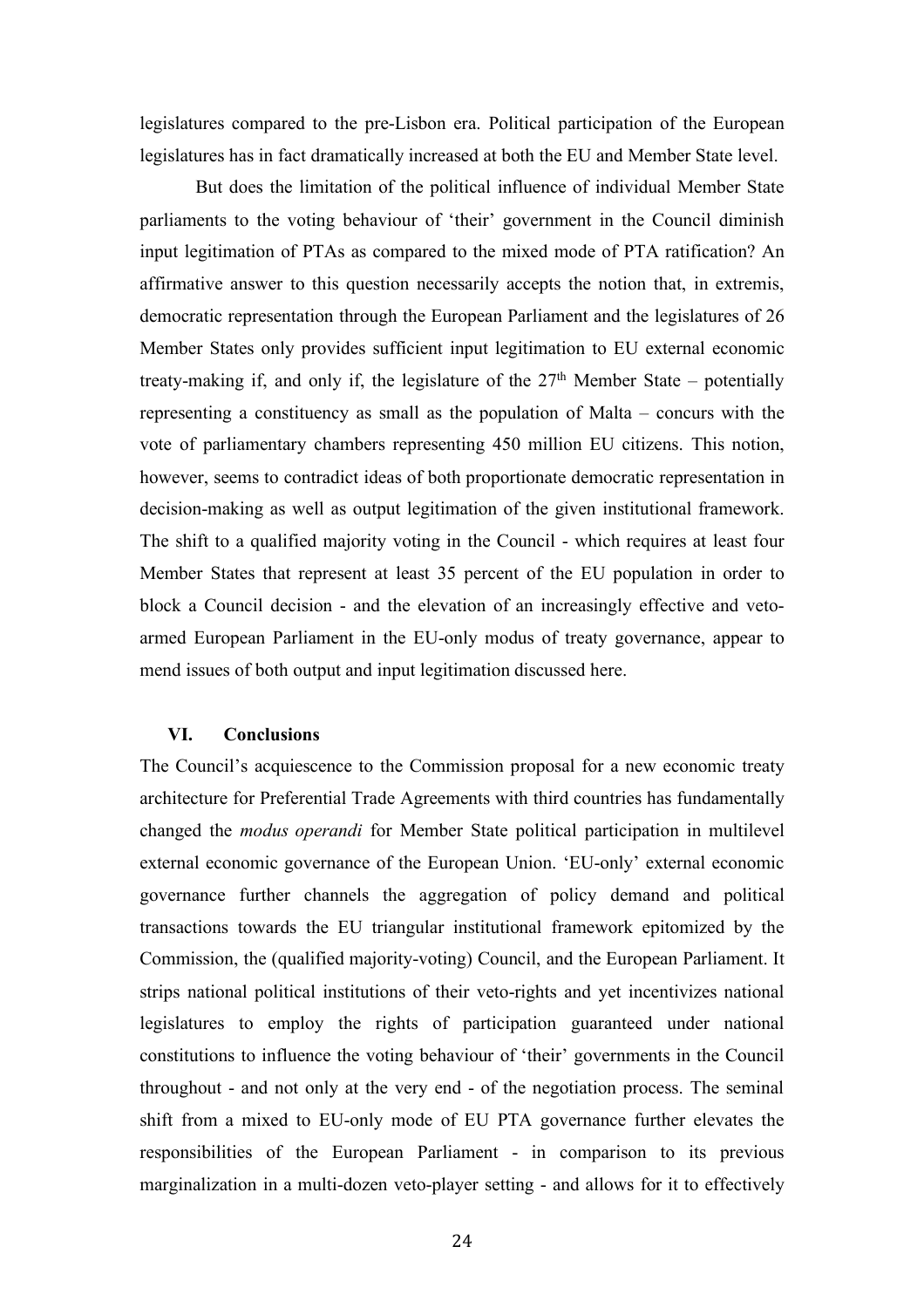fulfil its treaty-prescribed role as a check-and-balance of the Commission and the Council.

This paper has advanced a comparative analysis of *de jure*, output, and input legitimacy of PTA governance in the mixed versus EU-only mode of economic treaty-making. Against the backdrop of the Laeken Council legitimacy benchmarks, this analysis has demonstrated that the 'best-imperfect institutional alternative' to mixed EU external economic governance stems from the EU-only mode of negotiating, signing, and concluding of preferential trade agreements, which fully employs the available EU constitutional space for more representative, transparent, and efficient public decision-making.

The Council's preference for mixed signature and ratification of Association Agreements with Mercosur, Chile, and Mexico retains a last bastion of Member State participation - in their own right – in EU PTA governance. By inference, the Council seems to prefer that the Laeken legitimacy standard does not apply these external action instruments. This circumstance, however, appears to be both politically arbitrary and anachronistic. The Council has, in the past, used its discretion for 'facultative mixity' to allow for the EU-only signature and conclusion of Association Agreements with Ukraine, Cyprus, and Kosovo. While it is *de jure* legitimate to do so, it does – in the Lisbon era - enhance output and input legitimacy at the same time. The AA treaty instrument as means to forge stronger political and economic ties with third countries, however, may soon be outdated: the more recent EU treaty design has seen a split of traditional AA content into political partnership agreements, on the one hand, and deep and comprehensive trade agreements, on the other. Adding a third separate – investment protection – agreement to this formula may thus make for the future approach to the design of broader EU external action instruments in line with the spirit of the Laeken Council declaration of 2001.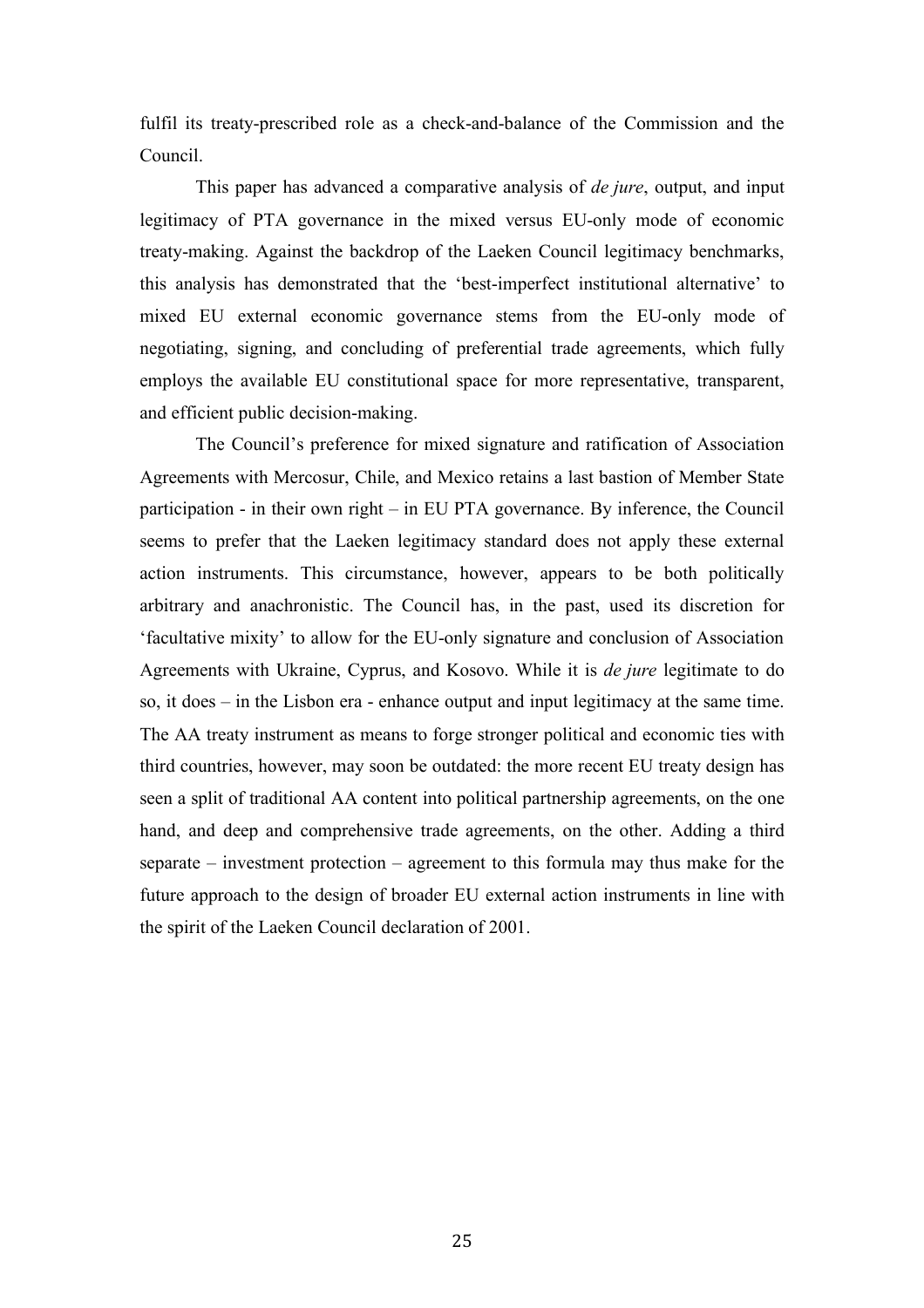### **Bibliography**

Ankersmit, Laurens (2017) *Opinion 2/15 and the Future of Mixity and ISDS*, European Law Blog.

Baldwin, Richard (2011): '21st Century Regionalism: Filling the gap between 21st century trade and 20th century trade rules', World Trade Organization.

Cremona, Marise (2001): *EC External Commercial Policy after Amsterdam: Authority and Interpretation within Interconnected Legal Orders,* in: Weiler, JHHW (ed): 'The EU, the WTO, and the NAFTA: Towards a Common Law of International Trade?', OUP.

Dür, Andreas (2008): 'Bringing Economic Interests Back into the Study of EU Trade Policy-Making', 10(1) *The British Journal of Politics & International Relations*. pp 27-45.

Dür, Andreas, Patrick Bernhagen and David Marshall (2013): 'Interest Group Success in the European Union**:** When (and Why) Does Business Lose?' 48(8) *Comparative Political Studies*, pp 951-983.

Hauser, Henry (2011): 'European Union Lobbying Post-Lisbon: An Economic Analysis', 29 *Berkeley Journal of International Law* 680. p694

Herrmann, Christoph (2002): 'Common Commercial Policy after Nice: Sisyphus would have done a Better Job', 39 *Common Market Law Review*, 7-29.

Hillman, Jennifer and David Kleimann (2010): *Trading Places: The New Dynamics of EU Trade Policy under the Treaty of Lisbon*, GMF Economic Policy Paper, German Marshall Fund, Washington, D.C., October 2010.

Jancic, Davor (2017): 'TTIP and legislative-executive relations in EU trade policy', 40(1) *West European Politics*.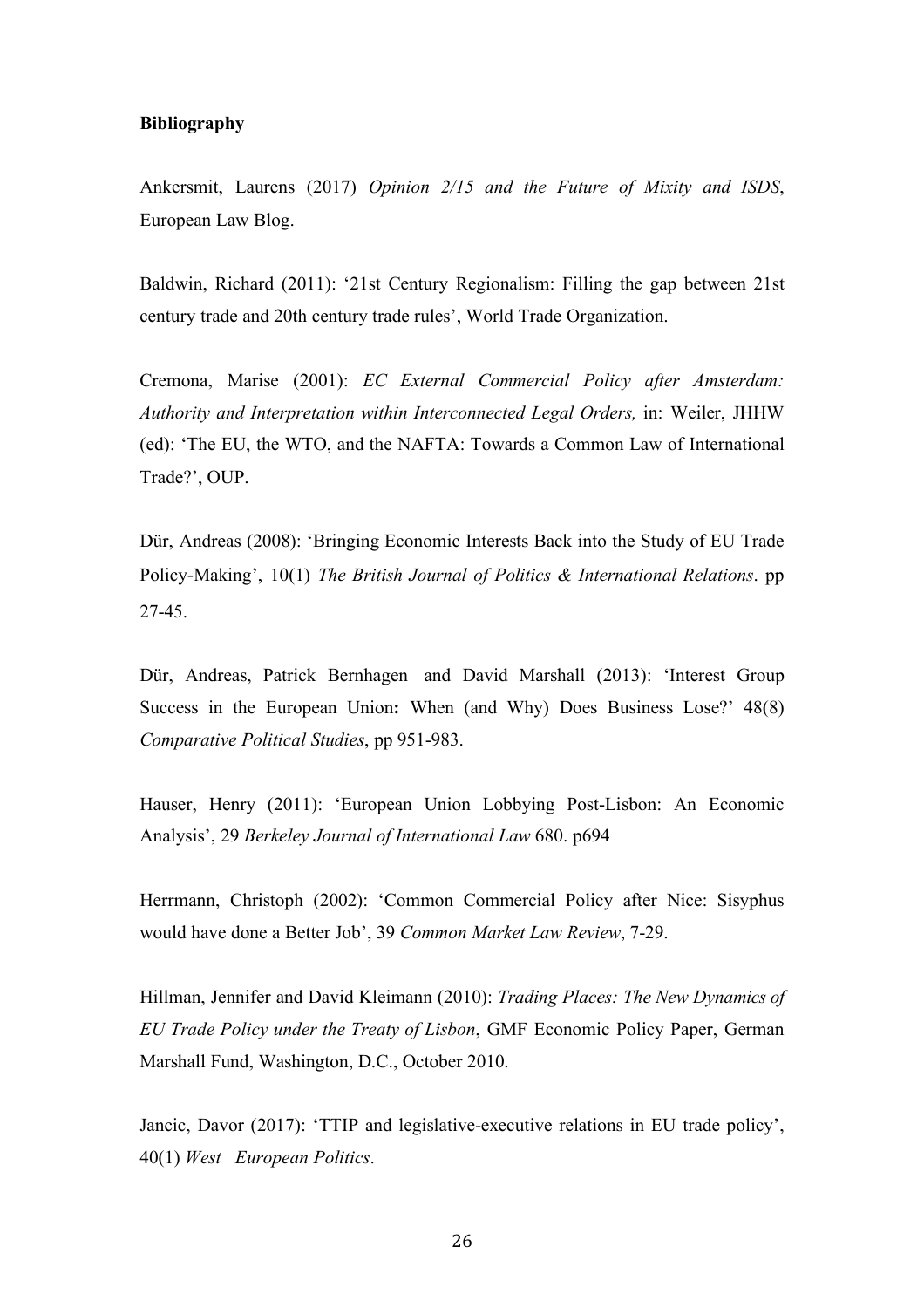Komesar, Neil K. (1994): *Imperfect Alternatives – Choosing Institutions in Law*, *Economics, and Public Policy*, University of Chicago Press.

Krajewski, Markus (2012): 'The Reform of the Common Commercial Policy', in: Biondi, Andrea, Piet Eeckhout, and Stefanie Ripley (eds): *EU Law after Lisbon*, Cambridge University Press.

Krajewski, Markus (2013): 'New Functions and New Powers for the European Parliament: Assessing the Changes of the Common Commercial Policy from the Perspective of Democratic Legitimacy', in Herrmann, Christoph & Marc Bungenberg (eds): *Common Commercial Policy after Lisbon,* Springer.

Mayer, Franz (2016): 'European Vetocracy? How to overcome the CETA problem?' Verfassungsblog (24 October 2016)

Olson, Mancur (1965): *The Logic of Collective Action – Public Goods and the Theory of Groups*, Harvard University Press.

O'Reilly, Robert (2005): 'Veto Points, Veto Players, and International Trade Policy', 38(6) *Comparative Political Studies*, pp652-675.

Mansfield, Edward D., Helen V. Milner, and Jon C. Pevehouse (2007): 'Vetoing Cooperation: The Impact of Veto Players on Preferential Trading Agreements', *British Journal of Political Science* 37, pp403-432.

Mansfield, Edward D., Helen V. Milner, and Jon C. Pevehouse (2008): 'Democracy, Veto Players and the Depth of Regional Integration', 31(1) *The World Economy*, pp67-96.

Kleimann, David (2011): 'Taking Stock: EU Common Commercial Policy in the Lisbon Era'**,** 66(2) *Aussenwirtschaft*, pp211-57.

Kleimann, David and Gesa Kübek (2017): *The Singapore Opinion or the End of Mixity as we know it*, Verfassungsblog (23 May 2017)